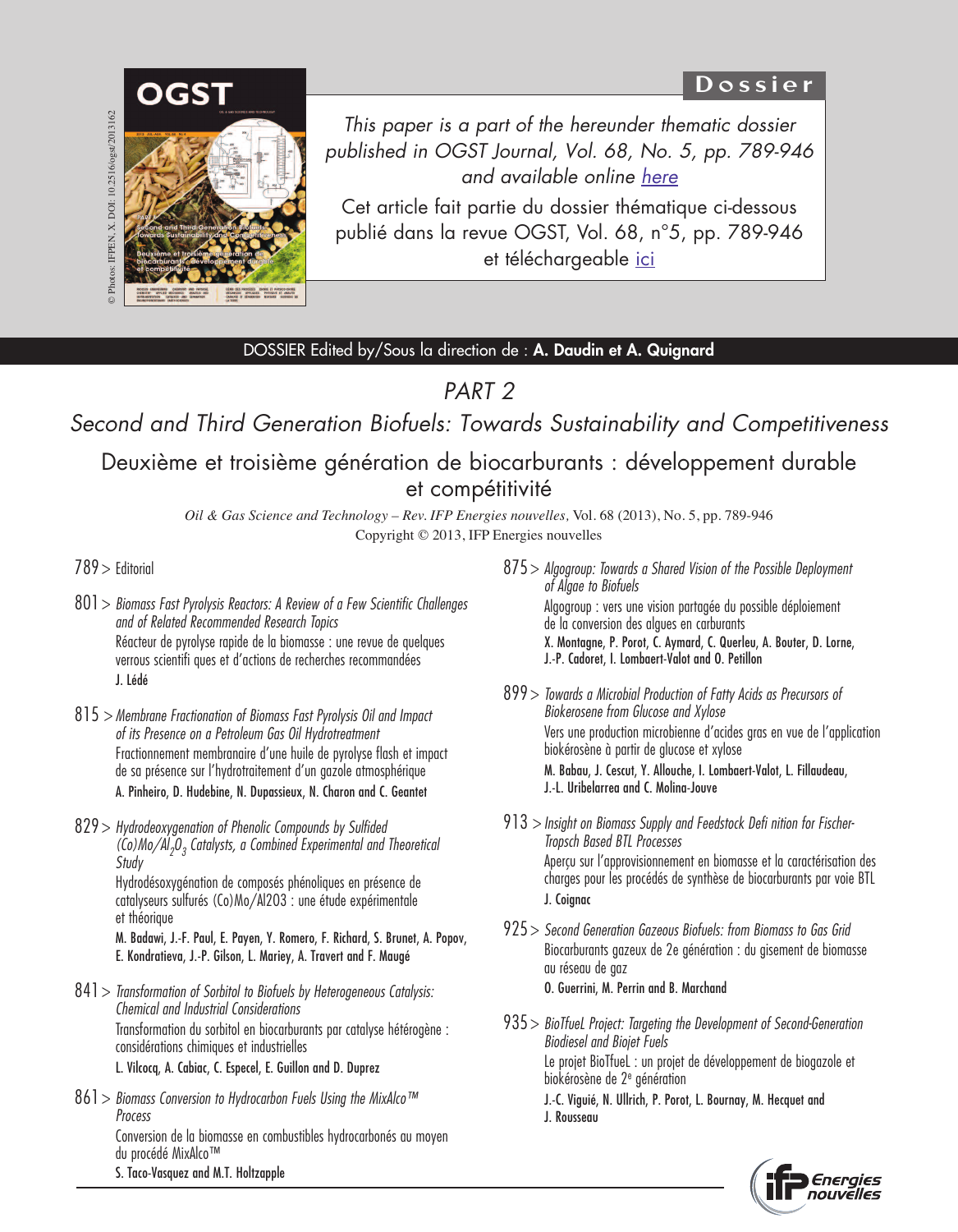[Dossier](http://ogst.ifpenergiesnouvelles.fr/articles/ogst/abs/2013/05/contents/contents.html)

[Second and Third Generation Biofuels: Towards Sustainability and Competitiveness](http://ogst.ifpenergiesnouvelles.fr/articles/ogst/abs/2013/05/contents/contents.html)  Seconde et troisième génération de biocarburants : développement durable et compétitivité

# Transformation of Sorbitol to Biofuels by Heterogeneous Catalysis: Chemical and Industrial **Considerations**

L. Vilcocq<sup>1</sup>, A. Cabiac<sup>1\*</sup>, C. Especel<sup>2</sup>, E. Guillon<sup>1</sup> and D. Duprez<sup>2</sup>

1 IFP Energies nouvelles-Lyon, Rond-point de l'échangeur de Solaize, BP 3, 69360 Solaize - France 2 IC2MP- CNRS UMR 7285, Université de Poitiers, 86022 Poitiers Cedex - France

e-mail: vilcocq@uma.pt - amandine.cabiac@ifpen.fr - catherine.especel@univ-poitiers.fr - emmanuelle.guillon@ifpen.fr - daniel.duprez@univ-poitiers.fr

\* Corresponding author

**Résumé** — **Transformation du sorbitol en biocarburants par catalyse hétérogène : considérations chimiques et industrielles** — La raréfaction du pétrole et l'augmentation conjointe de la demande en carburants ont conduit à la recherche de carburants alternatifs. Dans un premier temps, la valorisation de ressources agricoles alimentaires pour la production d'éthanol et de biodiesel a permis de développer les biocarburants de première génération. Aujourd'hui les travaux de recherche s'orientent vers l'utilisation de biomasse lignocellulosique comme source de carbone renouvelable (biocarburants de deuxième génération). Alors que la filière de l'éthanol cellulosique est en plein développement, une nouvelle voie consistant à transformer des sucres et polyols d'origine lignocellulosique en alcanes légers par catalyse hétérogène bifonctionnelle en phase aqueuse a été récemment décrite.

Ce procédé s'effectue à basse température et pression modérée (*T* < 300 °C et *P* < 50 bar). Il nécessite, d'une part, la formation d'hydrogène par reformage catalytique de carbohydrates en phase aqueuse et, d'autre part, la déshydratation/hydrogénation de polyols conduisant à un alcane par ruptures sélectives des liaisons C-O. Un défi lié à cette thématique réside dans le développement de systèmes catalytiques multifonctionnels stables, actifs et sélectifs dans les conditions de la réaction de transformation.

L'objectif de l'article est de présenter les réactions mises en jeu, les systèmes catalytiques décrits dans la littérature pour ce type de transformation ainsi que des exemples d'applications industrielles.

*Abstract* — *Transformation of Sorbitol to Biofuels by Heterogeneous Catalysis: Chemical and Industrial Considerations* — *Decreasing oil supplies and increasing energy demand provide incentives to find alternative fuels. First, the valorisation of edible crops for ethanol and biodiesel production led to first generation biofuels. Nowadays, research is focused on lignocellulosic biomass as a source of renewable carbon (second generation biofuels). Whereas the cellulosic ethanol production is in progress, a new way consisting of the transformation of ex-lignocellulose sugars and polyols towards light hydrocarbons by heterogeneous catalysis in aqueous phase has been recently described.*

*This process is performed under mild conditions (T < 300°C and P < 50 bar). It requires on one hand hydrogen formation by catalytic reforming of carbohydrates in aqueous phase and on the other hand, the dehydration/hydrogenation of polyols leading to alkanes by selective C-O bond cleavages. The challenge here is to conceive multifunctional catalytic systems that are stable, active and selective under the reaction conditions.*

*The aim of this article is to present the involved reactions, the catalytic systems described in literature for that kind of transformation and examples of industrial applications.*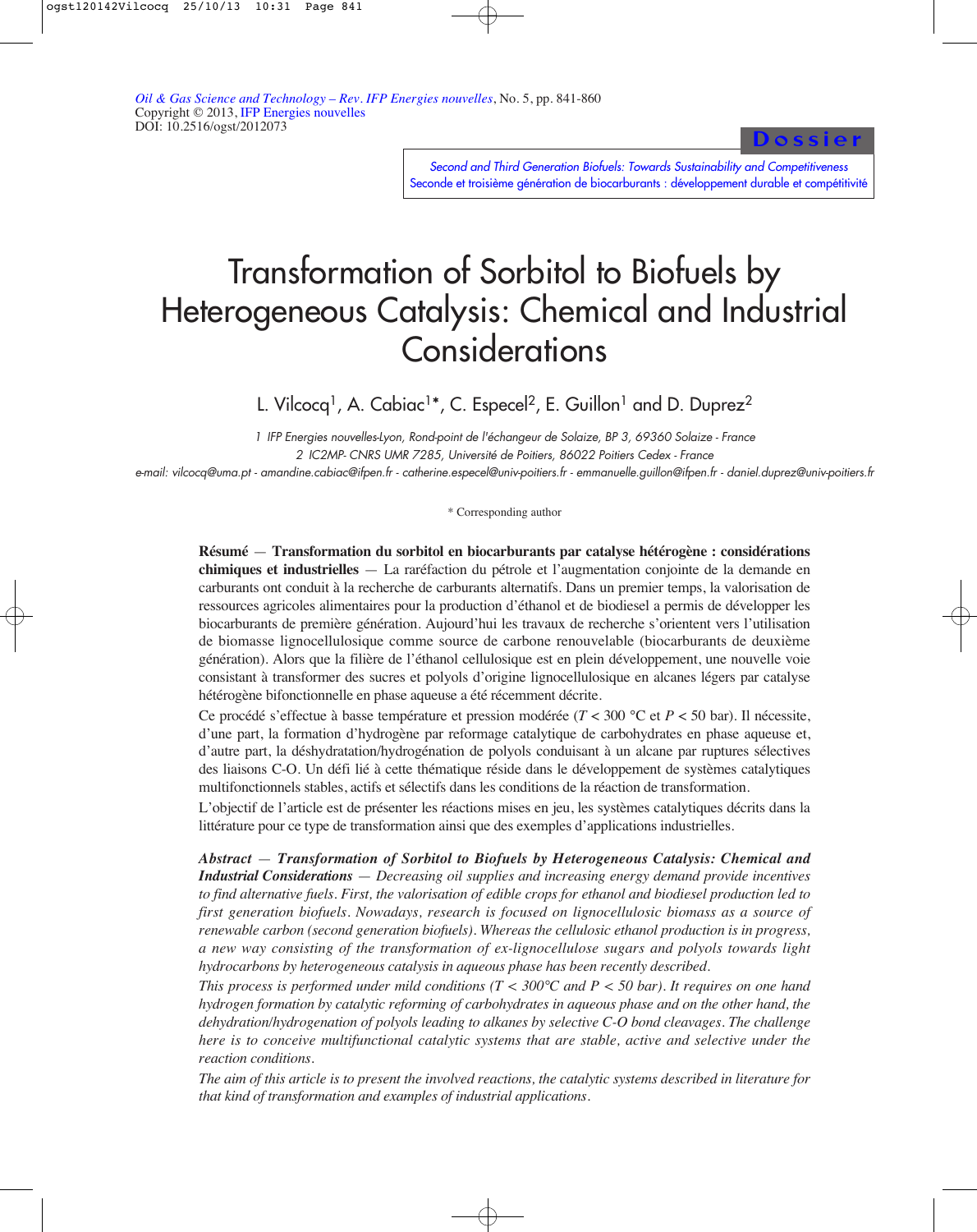## **INTRODUCTION**

The scientific community currently acknowledges increasing oil prices and decreasing oil supplies as well as global warming caused by GreenHouse Gases (GHG) emissions produced by fossil fuels. Besides, global energy demands continue to rise sharply: according to the International Energy Agency (IEA), they should increase by 50% between now and 2030 and global oil demand should increase by 40% over the same period. Research to find sustainable alternatives to fossil energies should thus be a major global concern. There are nonetheless few alternatives in the area of fuels. Efforts have been focused on the production of new fuels from biomass, called "biofuels".

Biomass is a renewable resource at a human timescale, unlike oil, coal and gas which are formed over millions of years. Its advantages include good distribution over the surface of the globe and significant potential for growth. Biomass can thus constitute a source of energy that would limit GHG emissions as the carbon emitted into the atmosphere upon use is then trapped by photosynthesis during plant growth. It is also the only renewable source of carbon [1].

We can currently distinguish between first-generation biofuels derived from plant storage organs, which are already present on the market, and second-generation biofuels produced from the entire plant (thus including the lignocellulosic part) that are under development (definition from ADEME, the French Agency for Environment and Energy Control). In this article, chemistry and production of second-generation biofuels will be examined.

Research on biofuels has over recent years turned towards lignocellulose. New processes, often involving green chemistry and the emergence of biorefineries, have appeared [2-5]. Lignocellulose is derived from agricultural residues (straw, bagasse, etc.), forestry waste, industrial by-products (from the paper industry, in particular) or even high annual-yield dedicated crops such as Miscanthus (a herbaceous plant) or Short Rotation Coppices (SRC, meaning small woods regularly cut over for regrowth) [6]. It has several advantages: it could be available at low cost; it could bypass the food/energy conflict for farms and can be produced nearly anywhere, thus allowing the creation of biorefineries supplied with local resources. However, lignocellulose-derived compounds have much higher oxygen levels than the compounds found in crude oil: the mass oxygen content of lignocellulose is close to 50% while that of oil is less than 5%.

The term lignocellulose actually designates three components constituting plant cell walls: lignin, hemicellulose and cellulose. Lignin is a macromolecule that contains several aromatic and phenol groups; cellulose and hemicellulose are 5- or 6-carbon sugar polymers. These three components are present in variable proportions in plants. The polysaccharides, cellulose and hemicellulose, constitute around 75% of lignocellulosic biomass [7, 8] and can be partially extracted from the other components of lignocellulose using suitable pre-treatments. The sugars making up these polymers, such as glucose (C6) or xylose (C5), are then obtained by hydrolysis performed enzymatically or by acid catalysis. They can then be hydrogenated to produce the corresponding reduced sugars, sorbitol  $(C_6H_{14}O_6)$  or xylitol  $(C_5H_1, O_5)$ . This hydrogenation step can be performed by heterogeneous catalysis and sometimes is also combined with the hydrolysis step of the cellulose [9-12]. Sorbitol was selected as one of the 12 biomass-derived molecules that can be used for the production of fuels and/or chemicals, according to the US Department of Energy [13, 14].

The transformation of sorbitol into hydrocarbons that can be used in the gasoline pool is currently considered to be a promising technology for the production of second-generation biofuels [15]. This review presents the current state of knowledge on the transformation of lignocellulosic polyols by heterogeneous catalysis into compounds to be used as raw materials for the fuel or chemical industries, with results on the reactivity of sorbitol, the most representative model molecule of polyols and the mechanisms proposed in the literature. We also examine the catalysts used for this transformation. The last part of this review examines the lignocellulosic biomass transformation processes used in industry, based on the polyols reactivity.

## 1 AQUEOUS PHASE REFORMING AND AQUEOUS PHASE DEHYDRATION/HYDROGENATION OF SORBITOL

Sorbitol has long been considered as a reagent with high potential: in 1933, Zartman and Adkins [16] attempted to convert various sugars and polyols (including mannitol and sorbitol) dissolved in ethanol on a CuCrO<sub>x</sub> catalyst in the presence of hydrogen and observed the formation of water, diols and triols (hexanetriol in particular). They also found that the reaction is hydrogen consuming [16]. In 1958, Clark proposed the synthesis of glycerol from lignocellulosederived sorbitol using a nickel-based catalyst in a basic environment. He observed the formation of shorter polyols (glycerol, ethylene glycol, etc.) [17]. Between 1986 and 1996, Montassier, Giraud *et al.* studied the transformation of sorbitol and glycerol in an aqueous phase on supported metal catalysts, under hydrogen pressure [19]. This work helped to elucidate most of the mechanisms presented in Section 2. Since the year 2000, the transformation of polyols in aqueous phase has been focused on the production of hydrogen and alkanes, using APP (Aqueous Phase Processes): Aqueous Phase Reforming (APR) and Aqueous Phase Dehydration/ Hydrogenation (APD/H) [21].

Cortright *et al.* [22] first studied the transformation of sugars and polyols into hydrogen in aqueous phase at low temperature (220-260°C), using a heterogeneous catalyst. They obtained a mixture of hydrogen,  $CO<sub>2</sub>$  and gaseous alkanes, as well as products in aqueous phase. They named this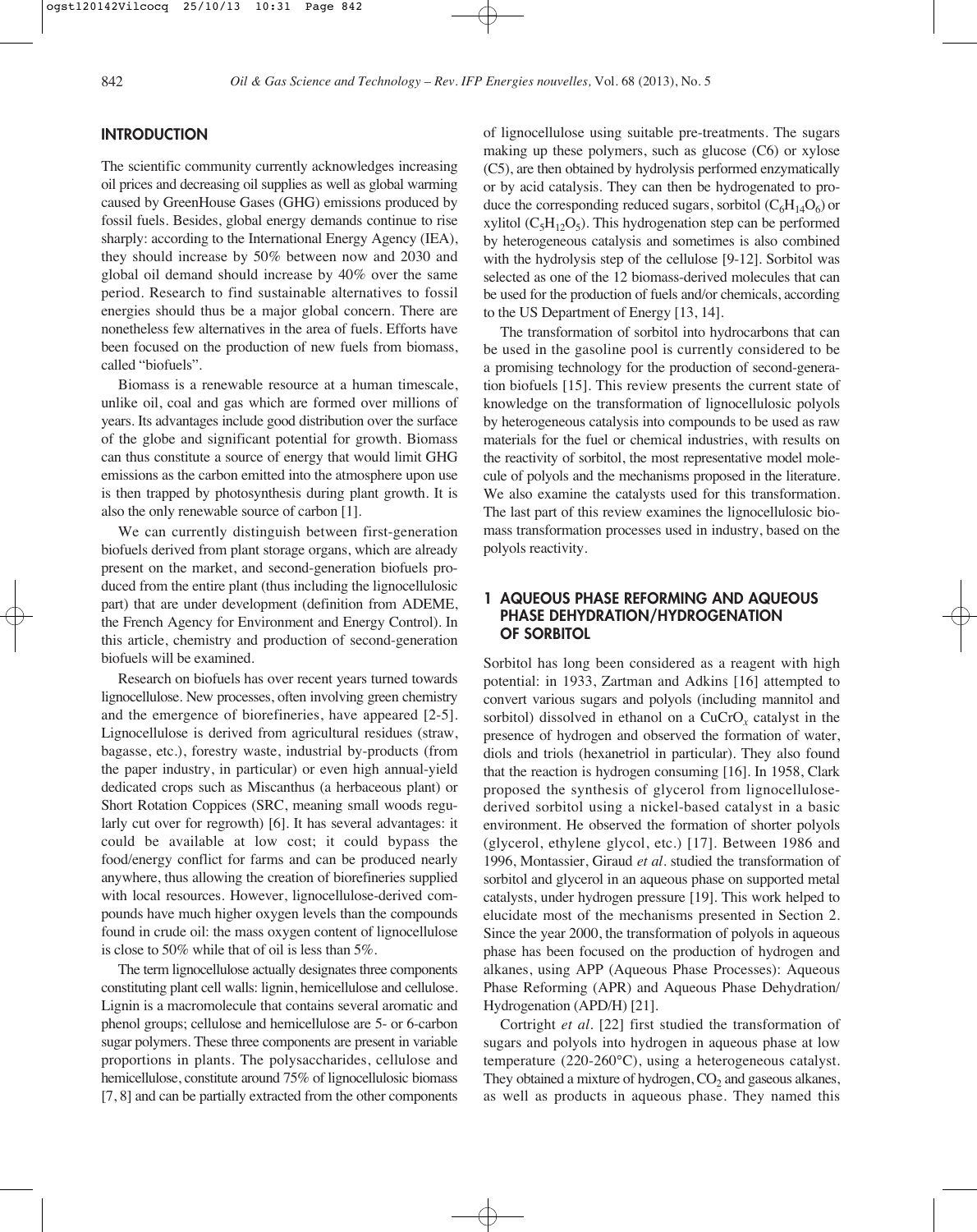process for the hydrogen production from biomass Aqueous Phase Reforming (APR) [22]. In theory, APR consists of two steps: Equation (1) corresponds to the reforming of sorbitol into hydrogen and CO. The CO produced is transformed into CO<sub>2</sub> and hydrogen by the Water Gas Shift (WGS) reaction, as shown by Equation (2). These two reactions are catalysed by a supported metal catalyst such as Pt/alumina:

 $C_6O_6H_{14} \leq 6 CO + 7 H_2$  reforming of sorbitol (1)

$$
CO + H_2O \leq CO_2 + H_2
$$
 WGS (2)

$$
C_6O_6H_{14} + 6H_2O \le 6CO_2 + 13H_2
$$
 APR (3)

In 2004, APR of sorbitol was oriented to the production of alkanes using a bifunctional catalyst combining a metal phase (platinum) on an acid support (silica-alumina) [23]. The support acidity then leads to dehydration reactions that eliminate oxygen in the form of  $H<sub>2</sub>O$ ; the resulting double bonds are then saturated by hydrogenation. The authors called this method for the transformation of polyols into alkanes Aqueous Phase Dehydration/Hydrogenation (APD/H) [24]. Equation (4) represents the APD/H reaction with hydrogen supply.

$$
C_6O_6H_{14} + 6H_2 \to C_6H_{14} + 6H_2O \qquad \text{APD/H} \quad (4)
$$

Huber and Dumesic [21] have considered the possibility to combine the APR reaction with the APD/H hydrogenation step in a one-pot process without any  $H_2$  supply. It is theoretically possible to produce 1 mol of hexane from 1.5 mol of sorbitol through a series of dehydration/hydrogenation cycles, as shown by Equation (5) [21].

$$
19 \text{ C}_6\text{O}_6\text{H}_{14} \rightarrow 13 \text{ C}_6\text{H}_{14} + 36 \text{ CO}_2 + 42 \text{ H}_2\text{O} \quad \begin{array}{c} \text{APR} + \\ \text{APD/H} \end{array} (5)
$$

The APD/H could thus potentially constitute a biorefinery process for the synthesis of liquid hydrocarbons from lignocellulose-derived polyols in a single step. Though it was only very recently discovered, the APD/H of sorbitol and glycerol has been the subject of great interest on the part of the scientific community and leads to many publications since 2004. We should note that these works were focused more often on glycerol than sorbitol by a factor of four.

## 2 MECHANISMS OF THE SORBITOL TRANSFORMATION BY HETEROGENEOUS **CATALYSIS**

Very few publications on the transformation of sorbitol by heterogeneous catalysis concern the reaction mechanisms. The hypotheses regarding the reactivity of sorbitol are most often based on mechanistic studies performed on glycerol. Several mechanisms have been identified to explain the transformation of glycerol into diols and are presented in

reactions that lead to the cleavage of C-O or C-C bonds (propanediols and ethanediol, commonly called glycols). These transformations are generally carried out in an aqueous environment, at low temperatures (120-150°C), most often in a closed batch-type reactor with hydrogen supply.

## 2.1 Mechanisms of the C-O Bonds Cleavage

Study of the glycerol reactivity has led to several suggested mechanisms for the cleavage of C-O bonds: dehydrogenationdehydration-hydrogenation of an alcohol group, dehydrationhydrogenation of an alcohol group, direct hydrogenolysis of an alcohol group. These mechanisms have been extended to larger polyols (4 to 6 carbons). From four carbons and higher, the cyclodehydration mechanism also acts to cleave C-O bonds.

#### 2.1.1 Dehydrogenation-Dehydration-Hydrogenation of an Alcohol Group

In 1989, Montassier *et al.* [18, 25] proposed the first mechanism for the sorbitol transformation in aqueous phase on a Raney Cu catalyst, then applied to a Ru/C catalyst and then Ru/C modified by sulphur, in the presence of hydrogen. This work showed that a first dehydrogenation of glycerol leads to glyceraldehyde, followed by a dehydration catalysed by an electrophilic site  $(M<sup>d+</sup>$  metal site or acid site) (*Fig. 1*, mechanism E1). This mechanism was adopted in particular by Maris and Davis [26] who applied it to the Pt/C and Ru/C catalysts in a basic environment. The dehydration is thus catalysed by OH- species by an E2 mechanism [26]. Huber and Dumesic [21] propose a similar mechanism for the reactivity of ethylene glycol on  $Pt/Al_2O_3$ . The hypothesis of an initial dehydrogenation has mainly been proposed under basic conditions [27, 28]. In that case, dehydrogenation allows the creation of a double bond that stabilises the dehydration product by a conjugated  $\pi$  system [29].

The unsaturated species produced by dehydration are then hydrogenated. The hydrogenation reaction takes place on the sites of the metal surface able to dissociate hydrogen. Based on the analysis of the sorbitol transformation products on  $Pt/SiO<sub>2</sub>-Al<sub>2</sub>O<sub>3</sub>$  [30], the relative rate of hydrogenation is as follows:

#### $C=C>CD>C-O-C$

This order of reactivity has been confirmed by several studies on selective hydrogenations [31]. The bonds that are most difficult to hydrogenate are thus the ether bonds [30]. Hydrogenation is sometimes considered as a transfer of hydride that takes place on the metal surface. The protic aqueous environment promotes the transfer of protons (during the dehydration reaction) or hydride (during the hydrogenation reaction) [32, 33]. The hydrogen can be supplied externally or be produced *in situ* by APR: this mechanism has been identified in the case of Pt/NaY [34].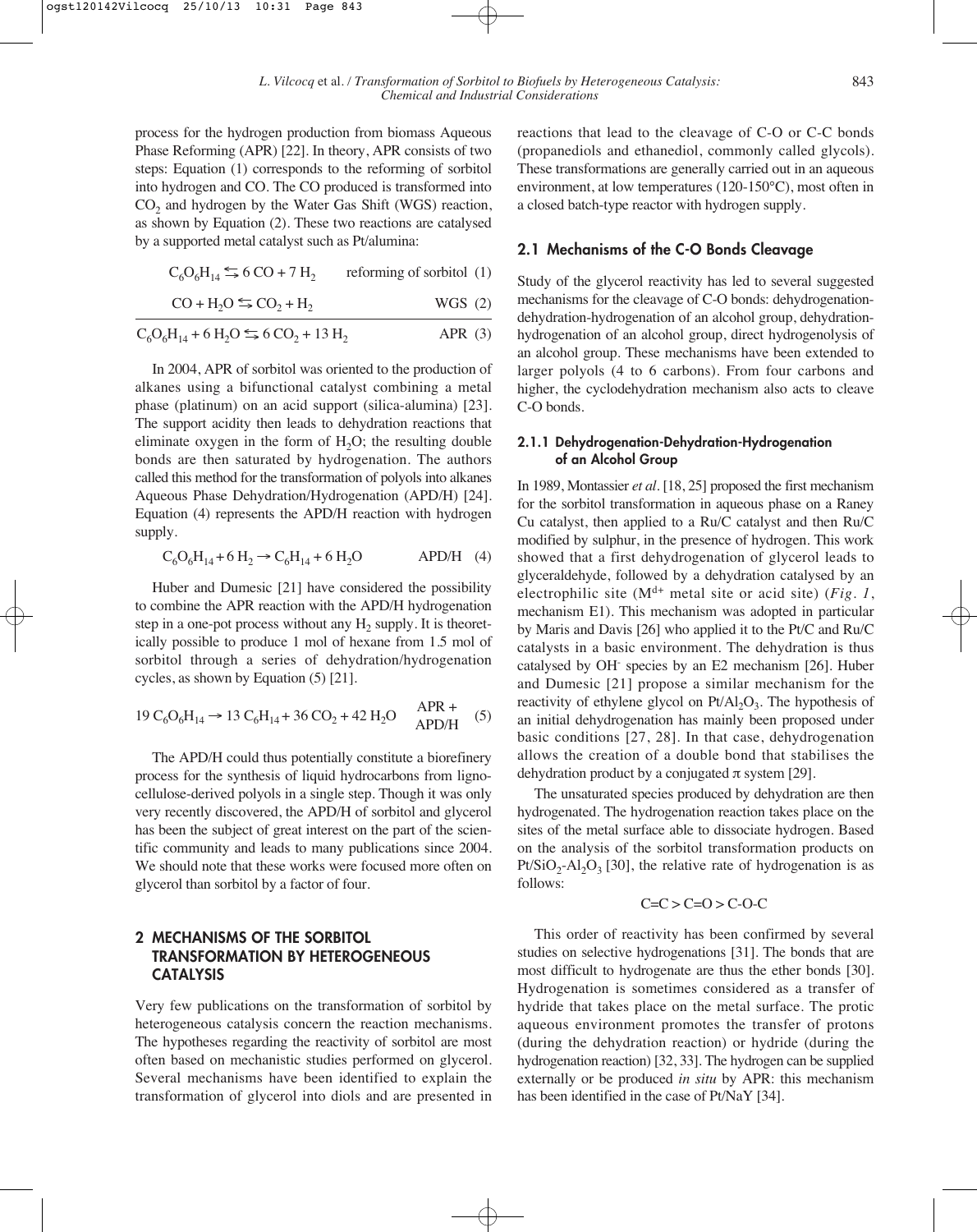

Figure 1 Mechanism of dehydrogenation-dehydration-hydrogenation of glycerol (from Montassier *et al.* [18, 25]).



## 2.1.2 Dehydration-Hydrogenation of an Alcohol Group

It has been observed that, for a Ru/C catalyst + acid resin (Amberlyst), the increase in hydrogen pressure leads to an increase in the rate of C-O bond cleavage [35], which contradicts the hypothesis of a reversible initial dehydrogenation step. This is why, in most studies of bifunctional precious metal/acid solid catalytic systems, the C-O cleavage mechanism proposed consists of a dehydration step by an E1

mechanism followed by hydrogenation without an initial dehydrogenation step *(Fig. 2)*. This sequence of steps is sometimes contracted with the name hydrodeoxygenation.

To obtain alkanes from long-chain polyols, the dehydration/ hydrogenation mechanism must be repeated several times without undesired C-C bond cleavage. Under experimental conditions, the formation of several intermediate products has been observed: alcohols, ketones, alkenes.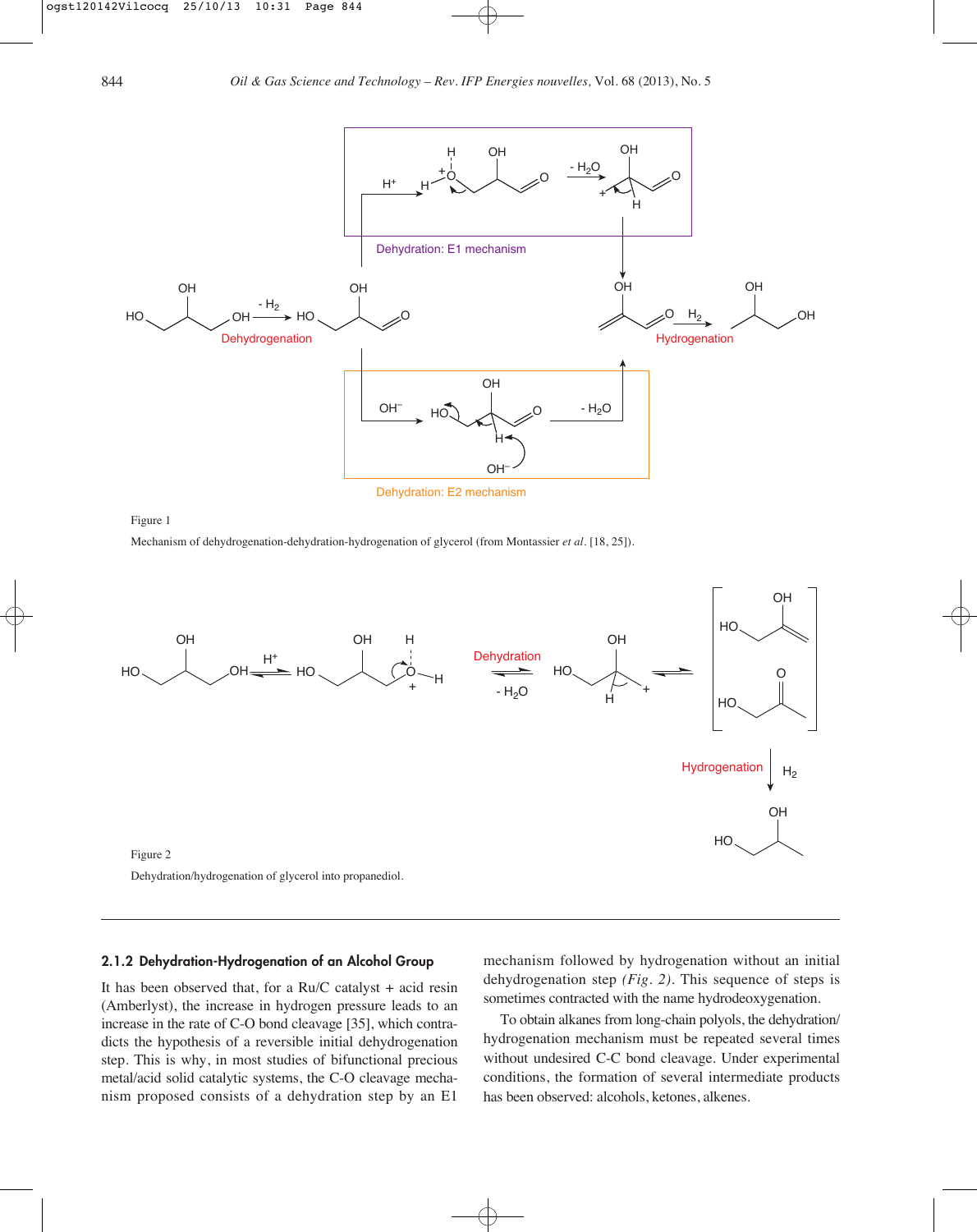*L. Vilcocq* et al. */ Transformation of Sorbitol to Biofuels by Heterogeneous Catalysis: Chemical and Industrial Considerations*



Figure 3

Direct hydrogenolysis of glycerol over a bimetallic particle composed of a noble metal (M1) and a metallic oxide (M2). From Nakagawa *et al.* [27].



Mechanism of sorbitol cyclodehydration (adapted from Montassier *et al.* [39]).

For the dehydration-hydrogenation mechanism, the position of the C-O bond cleavage depends on the stability of the carbocation intermediate formed during the dehydration. Secondary carbocations are known to be more stable than primary carbocations; as a result, an alcohol at the end of a chain is more difficult to eliminate than one in the middle of a chain. For example, the dehydration of 2-butanol is more rapid than that of 1-butanol [30]. The carbocation can also be stabilised by a conjugated  $\pi$  system if there is an adjacent double bond or by the keto-enol tautomerism in the case of dehydration of the neighbouring diols [29]. The rate of the

dehydration reaction is thought to be correlated with the strength of the C-O bond and thus to decrease as the number of alcohol groups in the molecule decreases [36]. So, during successive dehydrations of polyols, mono-alcohols are the most difficult alcohols to dehydrate as no adjacent group stabilises the intermediate carbocation.

## 2.1.3 Direct Hydrogenolysis of an Alcohol Group

The term hydrogenolysis is often used abusively to designate the dehydration-hydrogenation reaction. Hydrogenolysis,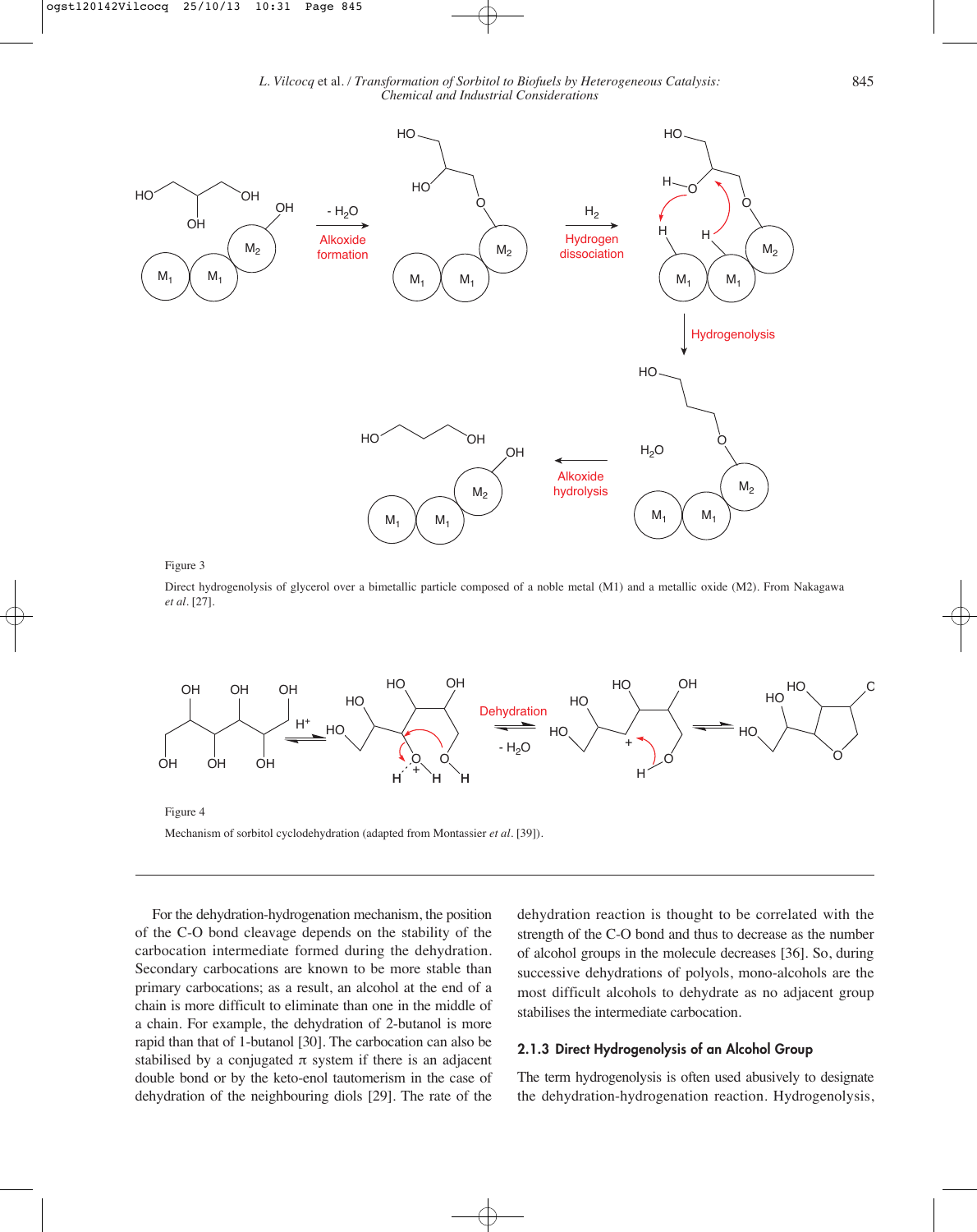

Disproportionation/decarboxylation of 1-propanol into ethane in basic medium (adapted from Wawretz *et al.* [44]).

defined as hydrogenation of a covalent bond leading to its cleavage, is a special case that was identified in particular in the case of rhodium-rhenium and iridium-rhenium catalysts in the presence of hydrogen [33]. The active site would thus be located at the edge of a rhenium cluster deposited on a precious metal particle (rhodium or iridium). The rhenium is thought to adsorb the polyol in the form of an alkoxide, thus allowing cleavage of the adjacent C-O bond by the neighbouring metal site *(Fig. 3)* [27].

#### 2.1.4 Cyclodehydration of an Alcohol Group

If the number of atoms in the carbon chain allows the formation of a thermodynamically-stable heterocycle, as for polyols with four or more carbons, intramolecular dehydration is possible (*Fig. 4*) [20, 37]. Isosorbide is synthesised from sorbitol on bimetallic copper-based catalysts by this type of mechanism [20, 38, 39].

In the case of cyclodehydration, the C-O bond cleavage location depends on the stability of the heterocycle formed: furan derivatives with four carbons and one oxygen are more stable than pyran derivatives that have five carbons and one oxygen. Cycles with less than four carbons are not favoured.

## 2.2 Mechanisms of the C-C Bonds Cleavage

#### 2.2.1 Dehydrogenation of an Alcohol Group

The initial dehydrogenation step remains a point of controversy in the case of C-O cleavage reactions but is unanimously accepted for C-C cleavage reactions. It is thought to take place on the metal surface; the primary alcohols are dehydrogenated into aldehydes, the secondary alcohols into ketones, with each dehydrogenation reaction producing one mole of hydrogen [40]. These carbonyl intermediates are adsorbed onto the metal surface [25, 26]. The aldehydes are not detected in the reaction products, though a theoretical study of the transformation of ethanol on platinum confirms that they exist [41]. Adsorbed aldehyde and ketone intermediates have also been observed *in situ* by IR spectroscopy during the conversion of glycerol on a platinum-based catalyst, thus validating the hypothesis of dehydrogenation/adsorption of polyols [42].

A recent DFT study also demonstrated that the dehydrogenation of a C-H bond is theoretically possible in the case of glycerol [43].

#### 2.2.2 Decarbonylation of an Aldehyde or Ketone Group

The decarbonylation reaction corresponds to the C-C bond cleavage of aldehydes adsorbed on the metal surface, thus leading to the formation of adsorbed CO. The decarbonylation leads to the loss of a terminal carbon atom from a polyol, which is first adsorbed in the form of CO and then desorbed in the form of CO<sub>2</sub> by the Water Gas Shift reaction *(Fig. 5)*.

#### 2.2.3 Dismutation/Decarboxylation of an Aldehyde Group

Alternatively, Wawrzetz *et al.* [44] proposed a mechanism for the C-C bond cleavage of aldehydes by a dismutation reaction followed by a decarboxylation reaction (see *Fig. 6*). They observed the formation of propionic acid during the conversion of 1-propanol. Cortright *et al.* [22] had already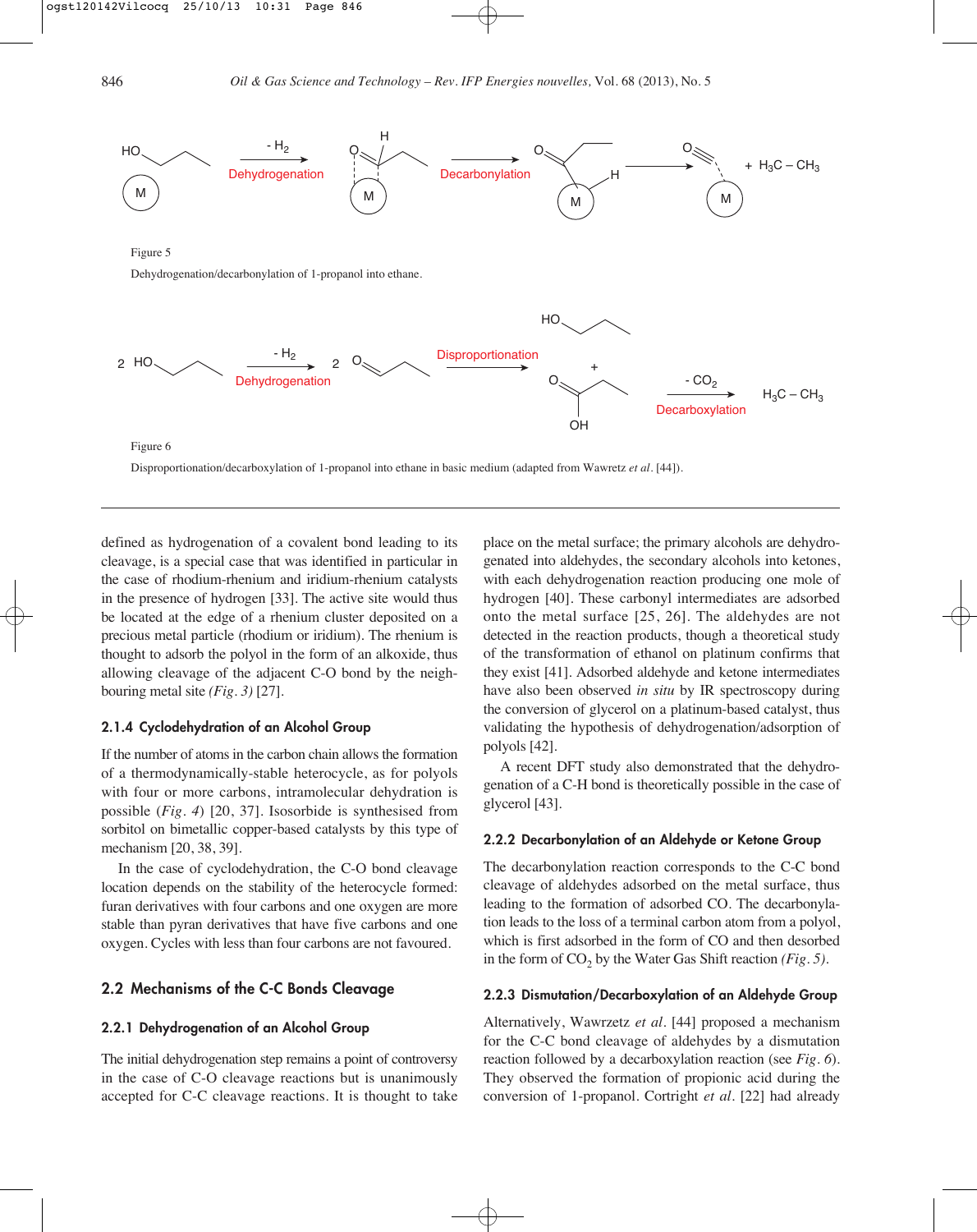

Retro-aldol condensation of sorbitol (adapted from Li *et al.* [30]).

mentioned the formation of carboxylic acids during the conversion of sorbitol. Analysis of the products from the APR reaction on sorbitol and 1-propanol on  $Pt/Al_2O_3$  also supports this mechanism [36, 45].

The dismutation is carried out by a Cannizzaro reaction (basic catalysis) [18, 46] or a Tischenko reaction (Lewis acid catalysis). The carboxylic acid formed then undergoes decarboxylation and produces a  $CO<sub>2</sub>$  molecule. This hypothesis of decarboxylation is corroborated by the fact that, in the case of the conversion of glycerol, the partial  $CO<sub>2</sub>$ pressure is above the value predicted by the balance of the WGS reaction, which means that  $CO<sub>2</sub>$  is formed in excess by another route [44].

Based on the results of Wawrzetz *et al.* [44], decarbonylation and dismutation/decarboxylation are two mechanisms that take place simultaneously.

## 2.2.4 Retro-Aldol Reaction

Cleavage of the C-C bond by retro-aldol reaction takes place on highly oxygenated molecules such as sorbitol [25, 26]. The retro-aldol mechanism can occur on metallic sites under basic conditions, according to the study of Wang *et al.* [47] on 1,3-diols model compounds. It involves the carbon adjacent to the carbonyl formed by a dehydrogenation reaction [47]. The sorbitol is first dehydrogenated, probably on a metal site, and forms a ketone group in position 2 or 3; that ketone is involved in the retro-aldol reaction mechanism that leads to the formation of an aldol and an aldehyde *(Fig. 7)*. These two products are then hydrogenated on the metal surface. The aldehydes are not detected in the reaction environment. Their hydrogenation is thus very rapid.

## 2.3 Sorbitol reactivity: Contribution of the Different Mechanisms

Only Li and Huber [30] have proposed a general reaction scheme for sorbitol conversion into alkanes on a Pt/silica-alumina catalyst, with details on the formation of partially oxygenated reaction intermediates *(Fig. 8)*. Their scheme is con-

stituted of four key reactions that control the polyol transformation processes in aqueous phase [30], based on some of the mechanisms described above. Most of these hypotheses are built using reactions fed with hydrogen. The four main reactions are consecutive and/or parallel, which gives many potential intermediate products during the conversion of sorbitol. Li and Huber [30] present around thirty compounds in their reaction scheme. In particular, the selective conversion of sorbitol into hexane involves two dehydration reactions that give 1,4-anhydrosorbitol followed by isosorbide, then four dehydration-hydrogenation reactions that successively give 1,2,6-hexanetriol, followed by 1,2-hexanediol, 1(or 2)-hexanol and then hexane, as shown in Figure 8.

The sorbitol can also undergo a retro-aldol reaction that leads to the formation of glycerol (*Fig. 8*, blue arrows). Lastly, all oxygenated intermediates containing at least one terminal alcohol could react by a decarbonylation or decarboxylation reaction (*Fig. 8*, green arrows) and form shorter compounds as well as CO or  $CO<sub>2</sub>$  (not shown in *Fig. 8*). It is important to note that the authors assimilated the dehydration and hydrogenation reactions to one single step of the mechanism in the case of an alkene or carbonyl intermediate based on the hypothesis that hydrogenation of these compounds is rapid. In the same way, the C-O-C rupture and the subsequent hydrogenation are noted as simple hydrogenation reaction, whereas hydrogenolysis would be more correct. The number of potential intermediate products thus largely exceeds the 32 shown in Figure 8.

The reactivity of polyols by heterogeneous catalysis is thus complex and still poorly understood at this time. There are few mechanism studies and those that exist are sometimes contradictory, which could in part be explained by the variety of experimental conditions and types of catalysts used. During the transformation of sorbitol in aqueous phase, the presence of multiple reaction products is an illustration of the contribution of the various mechanisms cited. The experimental studies have also shown that the design of the catalyst is important for the orientation of the reaction pathways towards the selective production of certain products.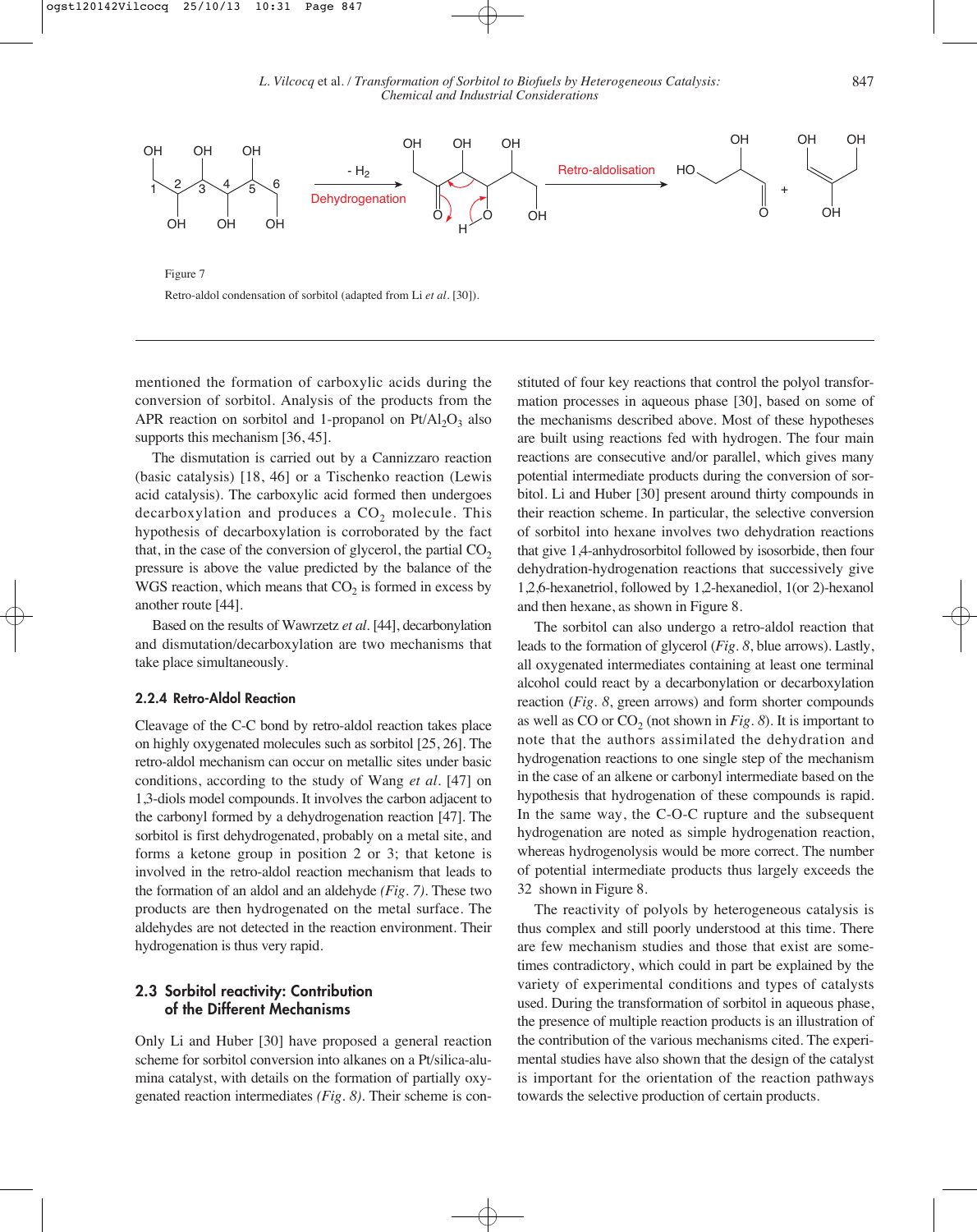



## 3 CATALYSTS FOR SORBITOL TRANSFORMATION

Several studies presenting new catalysts for sorbitol transformation have been published over recent years. They are most often based on the reactivity of glycerol but also on work concerning the reactivity of ethylene glycol as a model molecule or on sorbitol. The products sought-after in these transformations may vary: hydrogen, hydrocarbons or oxygenated intermediates. The design of the catalyst is adapted to fit the desired application*.*

A supported metal catalyst is generally used when the target product is hydrogen; to product hydrocarbons, a bifunctional catalyst composed of a metal phase and an acid phase is more often chosen; lastly, when the reaction is oriented towards the production of oxygenated compounds such as isosorbide or glycols, the catalysts used are metals, sometimes as a complement to a base used to promote mid-chain C-C cleavages by retro-aldol reaction.

## 3.1 Role of the Support

A few authors have compared the impact of the support on polyol transformation reactions in aqueous phase. It is clear that the support has an influence on the catalyst activity, as shown for example by a comparative study of the ethylene glycol conversion on platinum catalysts on different supports in aqueous phase [48]. It provides, in particular, acidic sites for dehydration and basic sites for retro-aldol reaction. Platinum supported catalysts can be classified according to the ethylene glycol conversion in decreasing order as follows:

activated carbon 
$$
\approx
$$
 TiO<sub>2</sub> > Al<sub>2</sub>O<sub>3</sub> >

 $SiO_2-Al_2O_3 \approx ZrO_2 >$  platinum black  $> CeO_2 > SiO_2 > ZnO$ The most selective for alkanes are, by decreasing selectivity:

activated carbon >  $SiO_2$ -Al<sub>2</sub>O<sub>3</sub> > TiO<sub>2</sub> > ZrO<sub>2</sub>

Complex support effects may also be explained by degradation of the support in an aqueous environment. During this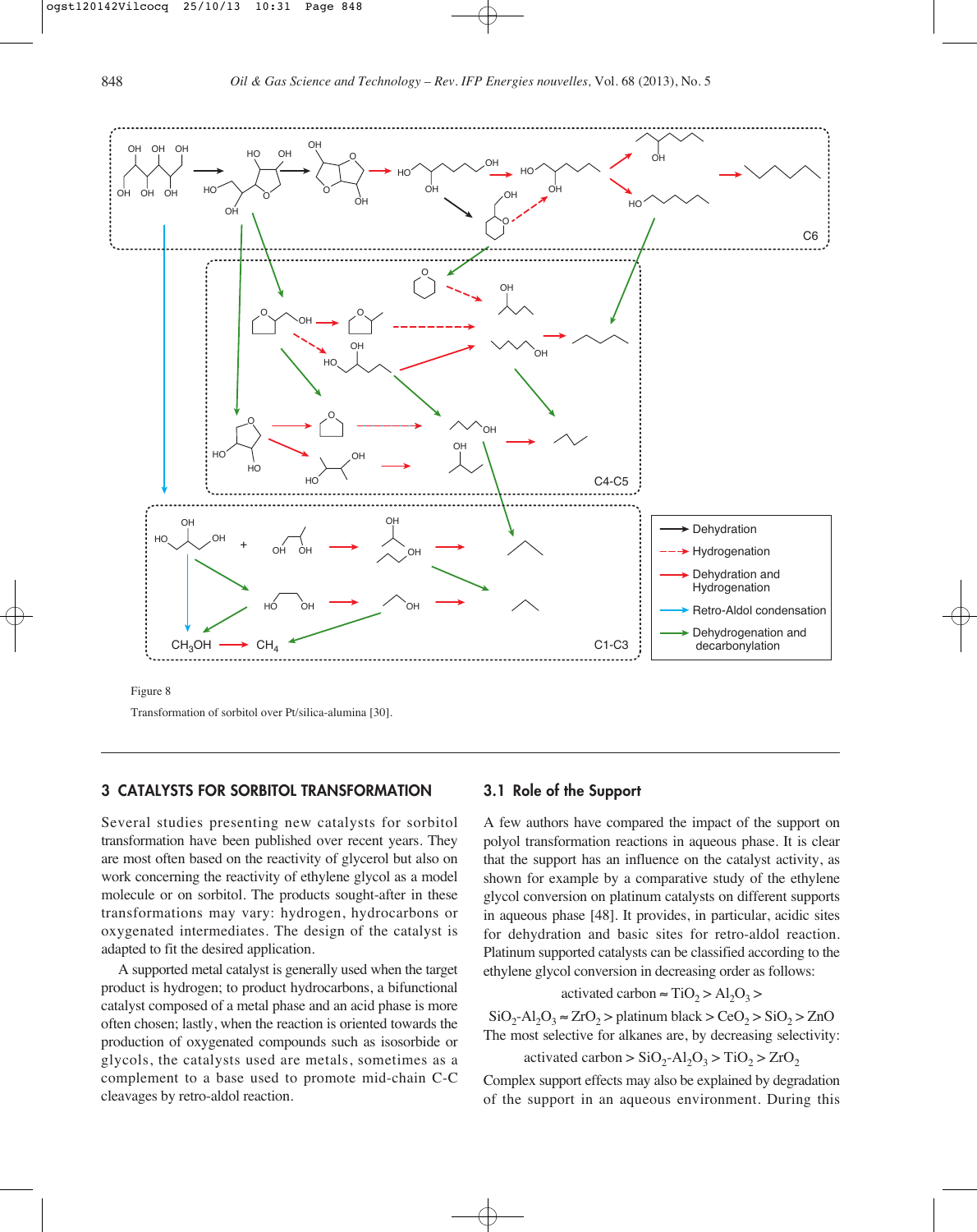experiment, partial dissolution of the silica and cerium oxide was observed.

## 3.1.1 Acidic Solids

In the ground-breaking study of Shabaker *et al.* [48] silicaalumina was found to be one of the most selective catalytic supports for alkanes during the ethylene glycol transformation reaction in aqueous phase. Later studies performed on the topic mainly examined silica-alumina catalysts [23, 30, 49-51]*.* This support has acidic properties but is sensitive to the hydrothermal conditions of sorbitol transformation [51].

Other acidic catalysts have also been studied in the literature. A comparative study of platinum-based catalysts on different acidic supports during the transformation of sorbitol yielded the following classification of activity (conversion to gas phase) after 26 h on stream, with a hydrogen supply (245°C, 29 bar) [50]:

phosphated zirconia > niobium oxide > HZSM-5 zeolite > phosphated titanium oxide > phosphated niobium oxide > silica-alumina > HY zeolite > tungstated zirconia > molybdenum doped zirconia

This classification consists of different types of solids. Zeolites (HZSM-5, H-mordenite and HY) are well known for their acidic properties in various refining processes in hydrocarbon environments. They have been found to be active for the aqueous phase transformation of sorbitol [50, 52, 53] or glycerol [42, 54] in hydrocarbons. However, these catalysts might not be stable under hydrothermal conditions (liquid water between 150 and 250°C). Ravenelle *et al.* [55] studied the stability of Y and HZSM-5 zeolites in aqueous phase between 150 and 200°C. They demonstrated that Y zeolites amorphise within a few hours under hydrothermal conditions by mechanisms that differ from those observed in gaseous phase. In condensed phase, the silicon atoms solubilise partially to come out of the crystal network, unlike the generally accepted aluminium migration mechanisms in gaseous phase. However, under the conditions of their study, HZSM-5 zeolite  $(Si/A = 15$  to 40) was found to be stable [55]. This result was contradicted by Li *et al.* [50] who observed that the catalyst Pt/HZSM-5 (Si/Al = 60) deactivates in 24 h during the conversion of sorbitol at 245°C. This difference can be explained on one hand by the higher temperature in the study of Li *et al.* [50] and, on the other, by the Si/Al ratio that was also higher in latter case. In the example of HY zeolite, deactivation is faster and deeper as the Si/Al ratio increased. The use of non modified zeolites in aqueous phase processes should thus be considered with caution.

The second category of acidic solids used in APP is composed of niobium oxide  $(Nb_2O_5)$  and its derivatives (phosphated derivatives in particular) [56, 57]. Niobium oxide is second in the ranking of platinum supports for the conversion of sorbitol by APP. Furthermore, West *et al.* [57] compared the activity of Pt/silica-alumina and platinum on

niobium-based supports (niobic acid, niobium phosphate, phosphated niobic acid) for the transformation of sorbitol. They observed better alkanes yield with niobium-based supports, that they explained by the presence of stronger acid groups. The authors suggested the hypothesis of strong interactions between the support and reagents, polyols or alcohols, that promotes dehydration. It should be noted that this solid is also known for its stability in aqueous phase [58], although a study on g-valerolactone transformation in water at 300°C shows a deactivation of a commercial niobia catalyst [59].

The other solids studied for the APP of sorbitol are prepared by a classic method that consists of doping a weakly acidic solid such as  $ZrO<sub>2</sub>$  or  $Al<sub>2</sub>O<sub>3</sub>$  with a transition metal (molybdenum or tungsten) or with phosphorus in order to obtain Lewis acidic sites. Indeed, Lewis acids seem to be active in an aqueous environment, though their exact nature (Brønsted or Lewis) has not yet been clearly defined [36]. This strategy gives good results with phosphated zirconia and phosphated titanium oxide in the classification cited above. These results are corroborated by a model acidity study of fructose dehydration in water that showed good activity for phosphate zirconia [60]. Of course, the properties of the support such as the surface, pore size and stability under hydrothermal conditions and those of the doping species play an important role in the activity and stability of this type of acidic catalyst. For example, Li *et al.* [50] observed deactivation of tungstated zirconia (fixed bed reaction at  $245^{\circ}$ C,  $15\%$ WO<sub>3</sub>-ZrO<sub>2</sub>) while Weingarten *et al.* [60] did not observe modification of the tungstated zirconia during the post-test analysis of the fructose dehydration (reaction in batch reactor at  $160^{\circ}$ C:  $15\%$ WO<sub>3</sub>-ZrO<sub>2</sub>). Sun *et al.* [61] deposited phosphotungstic acid particles  $(H_3PW_{12}O_{40})$  on different non-acidic supports to convert sorbitol into isosorbide.

The development of new stable and active acidic solids in hydrothermal environments could improve the dehydration rate that is currently a key point of research on APD/H.

#### 3.1.2 Other Supports

When no acidic property is required (production of hydrogen, glycols), the desired characteristics for a support are the stability and the specific surface that promotes dispersion of the metal phase. For this purpose, carbon supports such as activated carbon, carbon nanofibers or carbon nanotubes are considered to be good candidates [35, 39, 62-64]. Titanium oxide and silica are also highly valued [18, 54, 65]. Lastly, alumina, as a conventional support for heterogeneous catalysis, is often studied for the transformation of sorbitol, though its stability in aqueous phase is questionable: gamma alumina rehydrates into boehmite in a few hours under hydrothermal conditions close to APP or APR [22, 23, 49, 66].

It should be noted that "neutral" supports are sometimes studied in association with bases [53, 62, 63, 65] or mineral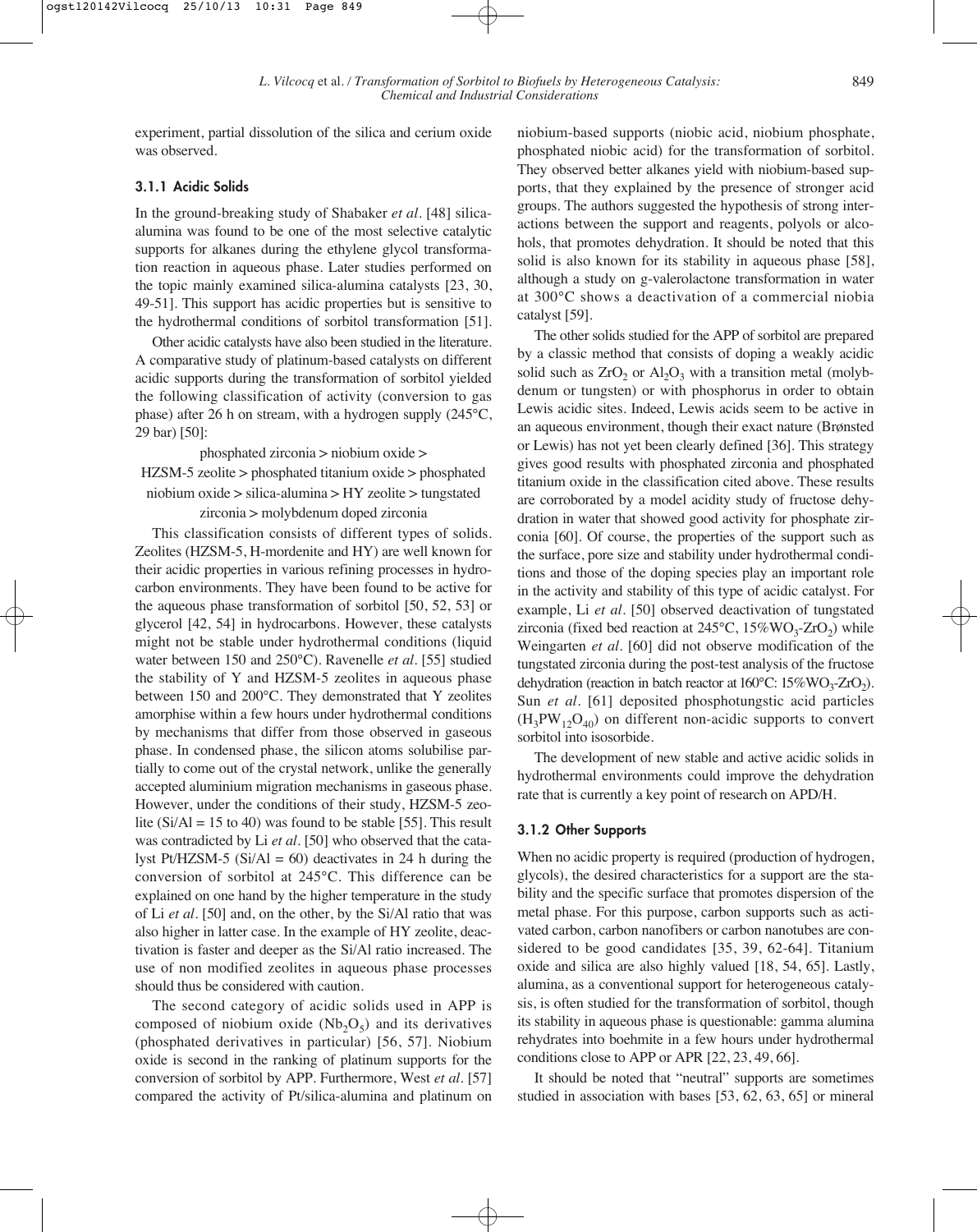acids [23] that allow the orientation of reactivity such as solid catalysts.

Lastly, when the target products are short polyols (glycerol or glycols) obtained by retro-aldol reactions, solid bases can be used: NaY (sometimes acidified by Na<sup>+</sup> - H<sup>+</sup> exchanges) [34, 53], ZnO [19], MgO [67].

## 3.2 Role of the Metal Phase

#### 3.2.1 Monometallic Catalysts

The deciding element for the activity and selectivity of a catalyst is still the type of metal used. Group VIII metals supported on silica were compared for the APR of ethylene glycol [68]. These metals can bring the hydrogenation sites necessary for the dehydration-hydrogenation mechanism but they are also known to be active in C-C cleavages [69]. They can be classified by decreasing activity (alkane yield, *i*.*e*. dehydration-hydrogenation activity) as follows:

 $Ru > Pt \approx Rh > Ni > Pd > Ir$ 

Other authors have obtained different orders of reactivity when considering the conversion of the reagent during reactions under hydrogen. For example, during the conversion of glycerol on metal supported on silica, under 100 bars of hydrogen, Montassier *et al.* obtained the following ranking by decreasing activity [18]:

 $Ru > Rh > Ir > Ni > Cu >> Co$  and Pt (both inactive)

A study by Amada *et al.* [33] of the glycerol transformation by metals supported on silica promoted by ReO*<sup>x</sup>* gave the following classification:

#### $Rh > Ru > Ir >> Pt > Pd$

which is close to the data obtained by Davda *et al.* [68], with the exception of platinum. Based on these three different classifications, we can see that ruthenium, rhodium and nickel have good activity for APP. The metal nature has a significant effect on selectivity. In the case of conversion of glycerol under hydrogen pressure, the resulting classification of metals supported on silica by decreasing selectivity for alkanes is as follows [18]:

#### $Ru > Rh \approx Ni > Ir > Cu$

Based on the results of the ethylene glycol APR on different metals supported on silica, the most selective metals for the production of alkanes are, in decreasing order [70]:

#### $Ru > Rh > Ni > Pt > Pd$

These results on the influence of the type of metal on selectivity are not highly commented in the literature. The state of the catalyst and in particular its degree of hydration and partial oxidation during the reaction is poorly understood, certainly due to the lack of techniques allowing *in situ* characterisations of catalysts for the conversion of polyols in aqueous environments.

Nevertheless, sintering and leaching of metallic particles occurs easily in water, for example over platinum catalysts



Effect of rhenium addition on Pt/C catalyst [79].

[51, 71], ruthenium catalysts [72], etc. The support plays an important role in the metallic phase stability in hydrothermal conditions [72-74]. Several studies of supported nickel have shown that this metal deactivates very rapidly under APR conditions [67, 68, 75, 76]. This deactivation is attributed to oxidation of the metal, sintering, carbon deposit on the metal particles or strong interactions between the active sites, water and the reagents leading to some metal leaching. The use of promoters such as Ce, Mg, Zr, La has been said to slow down the deactivation, but does not allow sufficient stability for APR [76].

#### 3.2.2 Bimetallic Catalysts

The bimetallic catalysts  $NiPt/Al_2O_3$ ,  $CoPt/Al_2O_3$ ,  $FePt/Al_2O_3$ [77] and RuPt/C, RePt/C, OsPt/C [78] were prepared from  $Pt/Al_2O_3$  and Pt/C and tested for APR. The bimetallic catalysts were more active and more selective for hydrogen than their parent monometallic catalysts. This effect has been explained by a reduction of the adsorption enthalpy of hydrogen and CO on the metal surface, which promotes the desorption of these products and leaves more sites accessible for the reaction [77, 79]. Indeed, Bligaard *et al*. [80] calculated that Fe, Co, Ni and Ru have dissociative chemisorption energies for CO and  $H_2O$  much lower than Pt (in vacuum). In addition, certain co-metals are also promoters of the WGS reaction: rhenium, ruthenium and cobalt are thus known to be highly active in the presence of water and CO [81]. This effect can be seen by the increase in the  $H<sub>2</sub>/CO$  ratio and the decrease in the  $CO/CO<sub>2</sub>$  ratio [79]. Lastly, certain co-metals such as rhenium can chemisorb hydroxyl groups formed from water and thus form alkoxides [33, 82]. These hydroxyl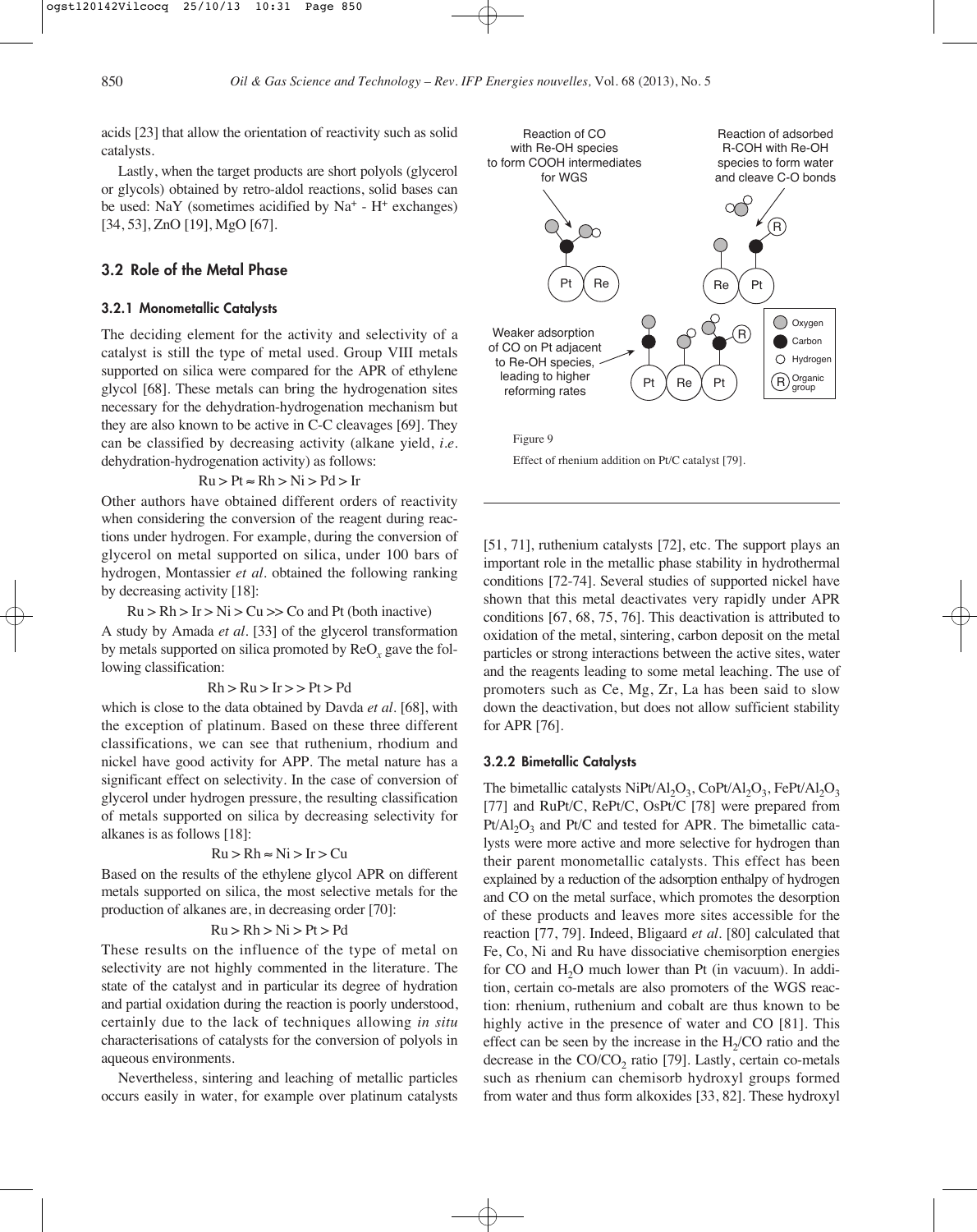groups are expected to play a role in the WGS reaction by promoting the oxidation of CO adsorbed on platinum. They are also though to catalyse C-O cleavages by dehydration reactions or even direct hydrogenolysis in some cases. The improved activity of platinum is thus due to the combined effects of bimetallic catalysis. Figure 9 illustrates the effect of the addition of rhenium on platinum.

Nickel is also a potentially interesting metal when used in SnNi bimetallic catalysts. Indeed, though the  $Ni/SiO<sub>2</sub>$  catalyst deactivates rapidly, Raney nickel is relatively stable under APR conditions [83-86]. The addition of tin to this catalyst improves the selectivity for hydrogen and partially inhibits the methanation reaction from CO and  $CO<sub>2</sub>$  [70]. A Ni:Pt alloy (33:1) supported on alumina has also been shown to have good activity [87]. The addition of platinum has been said to increase the number of active sites on nickel by increasing its reducibility. Furthermore, the WGS reaction is promoted by the weakening of the adsorption enthalpy of CO, which frees up the active sites on nickel.

The activity of the metal surface sites can thus be modulated by the use of bimetallic catalysts. This effect allows the possibility of more selective, more stable and more active catalysts.

#### 3.3 Relationship Between Acidic and Metal Sites

Cortright *et al.* [22] demonstrated that a  $Pt/SiO<sub>2</sub>-Al<sub>2</sub>O<sub>3</sub>$ catalyst and a Pt/Al<sub>2</sub>O<sub>3</sub> catalyst mixed with  $SiO<sub>2</sub>-Al<sub>2</sub>O<sub>3</sub>$  had the same selectivity for the same ratio of Pt/number of acidic sites. The proximity of the acidic sites and the metal sites is thus not a deciding factor in the mechanism [21]. This means that dehydration and hydrogenation involve both distinct mechanisms located at remote sites of the catalyst, in agreement with the mechanisms discussed in the first part. There is adsorption of a reactive molecule, then dehydration-desorption of an unsaturated intermediate, then re-adsorption-hydrogenation-desorption [88].

Nevertheless, a recent DFT study on glycerol transformation over Ni, Rh or Pd surfaces suggests a synergetic effect between metal and acid for the dehydration step: the reaction is more exothermic when the reactant and intermediates are adsorbed on the surface [89].

Publications on the transformation of sorbitol in aqueous phase currently mainly focus on the Pt/silica-alumina catalyst and there are very few comparative studies on different catalysts. However, we can draw conclusions from a careful review of articles on the transformation of polyols. The catalysts containing zeolite, cerium oxide, silica or alumina phase are not stable in liquid water at temperature. Though certain zeolites have interesting acidic properties, this type of catalysts does not seem to be suitable for APD/H. The supports with good stability in aqueous environments are the carbon supports,  $TiO<sub>2</sub>$  and  $ZrO<sub>2</sub>$ . Doped oxides prepared

from these supports, such as  $ZrO_2-PO_4$ , show good stability and activity for dehydration. Lastly, niobium-based supports have been examined in a few publications: these solids seem to be stable and their acidity increased by the aqueous environment. The most commonly used metal in the literature is platinum, which is known for its hydrogenation and dehydrogenation properties; it has also a fairly good activity for the WGS reaction under the operating conditions. However, the stability of platinum in water is poorly understood. Other metals have been tested: the most promising are ruthenium and rhodium that show good activity for APD/H. For economic reasons, nickel was also considered as an APR catalyst but deactivates rapidly in water in the presence of oxygenated compounds.

## 4 PROCESSES FOR THE TRANSFORMATION OF LIGNOCELLULOSIC BIOMASS INTO BIOFUELS IN AQUEOUS PHASE

We have just seen that the polyol transformation reaction in aqueous phase by heterogeneous catalysis involves complex reaction mechanisms. In order to improve our understanding of these reactions, academic studies have been performed on model molecules such as glycerol or, more rarely, sorbitol.

The production of polyols from lignocellulosic resources requires a series of pre-treatment, fractionation, purification steps to even out the variability of the resources. However, the real charge is still more complex than the model molecules studied. Moreover, the profitable use of APP products in the fuel and chemistry sectors also requires purification and separation upgrading steps in order to meet market specifications. The resources, processes and range of products obtained through the transformation of polyols are described and compared with certain existing sectors.

## 4.1 Processes to Make Profitable Use of Lignocellulosic Biomass: Background

A large number of pathways for the transformation of sugars of various origins have been described in the literature and currently mainly concern the fuels market rather than that of biosourced chemicals [90]. Economic and environmental comparisons performed by lifecycle analyses of the various pathways at the preindustrial stage are often difficult as the target products and technologies differ from one process to the next.

According to Savage [91], the ideal biofuel must be cheap, stable and energetically dense. This should thus limit the use of alcohols (ethanol, butanol that can mainly be used in gasoline) and oxygenated compounds such as dimethyl ether or plant-derived methyl esters, and promote transformation pathways that produce "conventional" hydrocarbons (particularly for jet fuel and Diesel fuel).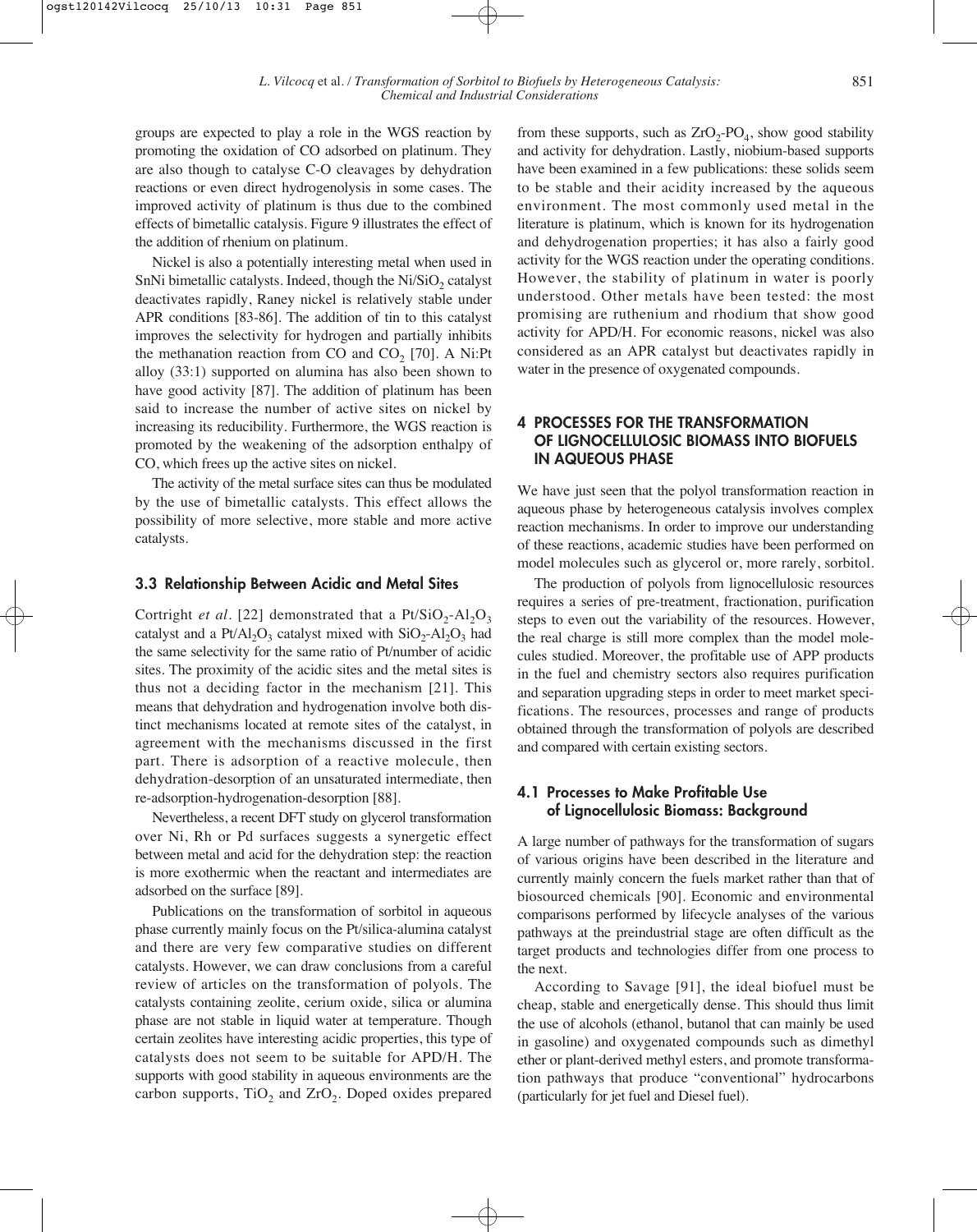

The pathways for fuel production from lignocellulosic biomass at the industrial or preindustrial stage are currently mainly biochemical or thermochemical transformation pathways. In the first case, this involves the production of ethanol (or butanol) through the fermentation of sugars from enzymatic hydrolysis, while the lignin fraction is used for the production of electricity by combustion. In the second case, this concerns the production of paraffinic effluent by Fischer-Tropsch synthesis from a synthetic gas produced by gasification of the biomass or production of liquid through thermal liquefaction processes (pyrolysis, liquefaction). The oils produced by pyrolysis must undergo severe hydrotreatment steps (especially hydrodeoxygenation) in order to allow their use as fuel [92].

These processes require hydrogen and involve steps that are costly in energy, or that use toxic or corrosive chemicals. In regard to these observations, a demand for clean processes involving heterogeneous catalysis has emerged.

According to Huber and Dumesic [21], the technology of the future for biofuels production will combine a large number of different processes to best use the biomass resource in a biorefinery, as it is currently the case in oil refineries.

In this context, polyol transformation processes in aqueous phase in the presence of heterogeneous catalysts can constitute an interesting possibility.

## 4.2 Aqueous Phase Process (APP): Transformation of Polyols by APR/(APD/H)

As explained previously (cf. *Sect. 1*), the Dumesic group described various polyol transformation pathways from biomass in the presence of one or more heterogeneous catalysts under controlled operating conditions to obtain a target product [21]. As a result, a wide range of hydrocarbon products for use as fuels or chemicals can be obtained from lignocellulose. In this case, the use of a process on biomass involves different complex steps (see *Fig. 10*), including pre-treatment of the native biomass, hydrolysis to extract the sugars, hydrogenation of the sugars into polyols and the reaction in aqueous phase (APP, aqueous phase process). An upgrading step may be added to obtain certain bioproducts. For example dehydration, aromatization or oligomerization reactions may be used to obtain targeted products (aromatics, olefins, alcohols, etc.) *(Fig. 11)*.

#### 4.2.1 Production of Polyols from Lignocellulosic Biomass

We have seen that the first step consists first of extracting the sugar fraction from the biomass through pre-treatment and hydrolysis steps and then of hydrogenating that fraction into polyols.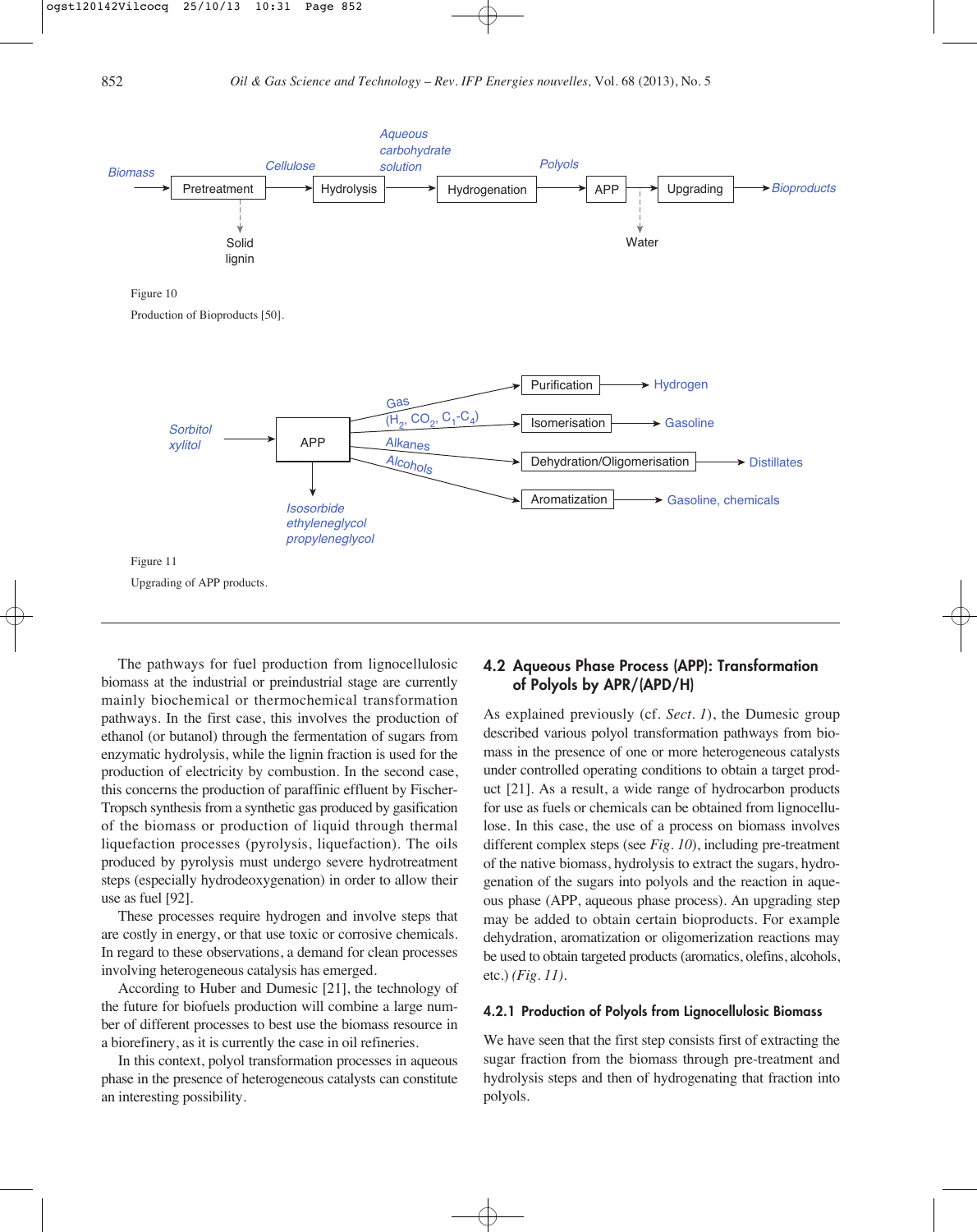As introduced above, lignocellulosic biomass is composed of three main components: cellulose, hemicellulose and lignin. The relative proportion of cellulose and hemicellulose varies according to the origin of the biomass but one can assume that more than half of the composition of wood is cellulose [93]. Hemicellulose polymers surround the cellulosic microfibrils and play the role of a "cement" within the plant. Due to its microfibril crystalline structure as well as its interconnection with lignin and hemicellulose, raw cellulose is more resistant to hydrolysis compared with shorter carbohydrates such as cellobiose or a partially crystalline glucose polymer exhibiting more reactive  $\alpha$  1-4 linked glucose such as starch.

At industrial scale, lignocellulosic biomass should be used in its raw state, with its three main components. For transport facilities, raw biomass can be crushed in shavings or powder. Thereafter, biomass is often treated, in order to improve its reactivity thanks to higher accessibility. All actions done in this purpose are called pre-treatment processes. Their nature depends on the targeted product and process of interest but pre-treatment actions always refer to solubilisation and separation processes to make the remaining solid biomass more accessible to further chemical or biological treatments. According to experimental conditions, treatments will decrease cellulose crystallinity by cellulose defibrillation and amorphisation. Furthermore, partial or total solubilisation of lignin and/or hemicellulose will occur. Pre-treatments have to be selective and particular attention must be paid to minimise degradation of the desired product, cellulose in general. Industrial application of biomass pre-treatments is well known in paper processes for pulp cellulose extraction. The Kraft process is a technology for converting wood by treatment with NaOH or  $Na<sub>2</sub>S$  into wood pulp consisting of pure cellulose fibres [93, 94]. Other pre-treatments types are varied and can be classified in as follows: mechanical (milling, grinding), thermochemical (high temperature treatment with alkali, diluted acid, oxidising agents or organic solvents), mechanical and thermochemical (steam explosion, AFEX: ammonia fibre explosion) or biochemical [95-97]. The impact of mechanical treatments exceeds simple reduction of particle size, by enhancing the cellulose accessibility and reactivity through decrystallinisation and increase of exchange surface area. Most common physical treatments combine chipping, grinding and/or milling. Thermochemical pre-treatments of lignocellulosic biomass include high temperature biomass transformation (150-170°C) in the presence of diluted acid media (usually sulphuric acid but phosphoric, acetic, formic acid are possible), alkaline media (sodium or lime for example) or oxidising media. Alcohol solvents are employed in the Organosolv process [98]. While acid pre-treatment will solubilise the hemicellulosic part, alkaline pre-treatment removes lignin, but a part of the hemicellulose is degraded simultaneously. In the Organosolv process, the lignin network and sometimes the hemicellulose

fraction is removed or decomposed. At industrial scale, lignocellulosic bioethanol production, pre-treatments are applied to reduce the recalcitrant nature of cellulose in order to enhance enzymatic hydrolysis productivity. Process design studies have indicated that pre-treatment steps are the costliest part of the whole process [99, 100].

At the end of the pre-treatment, the following step thus consists in extracting the sugars from the pre-treated biomass residue. There are different processes that generally use enzymatic or acidic hydrolysis of the cellulose and/or hemicellulose fractions, in the presence or absence of lignin.

The enzymatic hydrolysis processes generally act on biomass from which the hemicellulose fraction was extracted during pre-treatment. This is the most common case of hydrolysis processes for the production of ethanol [101]. These processes use cellulase-type enzymes. They have several advantages such as the mild reaction conditions (40°C, neutral pH), few by-products formed and low energy consumption. The shortcomings of enzymatic hydrolysis are the efficacy of the hydrolysis of cellulose, a slow and more difficult reaction that the hydrolysis of starch, and the high cost of the enzymes [102]. The ideal enzymatic hydrolysis process should thus convert the maximum amount of pretreated biomass into sugars in the shortest period of time with the least amount of enzymes. Applied research is heavily exploring new pathways for improvement of this process. For example, the NREL and Novozymes have formed a partnership for research and development on new enzymes for the hydrolysis of biomass-derived sugars using an integrated process optimisation approach. The efforts have focused on the study of different enzymes and the factors that influence the efficacy of the reaction, such as the accessibility of the substrate, the crystallinity of the cellulosic material, the impact of the presence of hemicellulose and residual lignin and optimization of the enzymatic cocktail [103].

Processes involving acidic hydrolysis in a very low or very high concentrated media are historical processes and constitute an alternative to the enzymatic pathway. This type of process was first discovered in the 19th century but is still used for the production of ethanol. Sulphuric acid is the acid the most commonly used. The drawbacks of these processes in an acidic environment are degradation of the sugars, operational problems caused by corrosion and the salt content after neutralisation of the acid. The efficacy of the acid recycling rate also has a significant impact on the operational costs of the process [102]. There was recently a report of new acidic hydrolysis processes. *BlueFire Ethanol* is currently in the process of commercialising a concentrated acidic hydrolysis process, probably based on the technology patented by *Arkenol* [104]. In this case, a liquid rich in hexoses and pentoses is obtained. We should also cite *HCL CleanTech*, founded in 2007 and now become *Virdia*, that developed the CASE™ process that converts lignocellulosic biomass into sugars and lignin using concentrated hydrochloric acid [105]. Lastly, *Eni* has developed a process using a water-soluble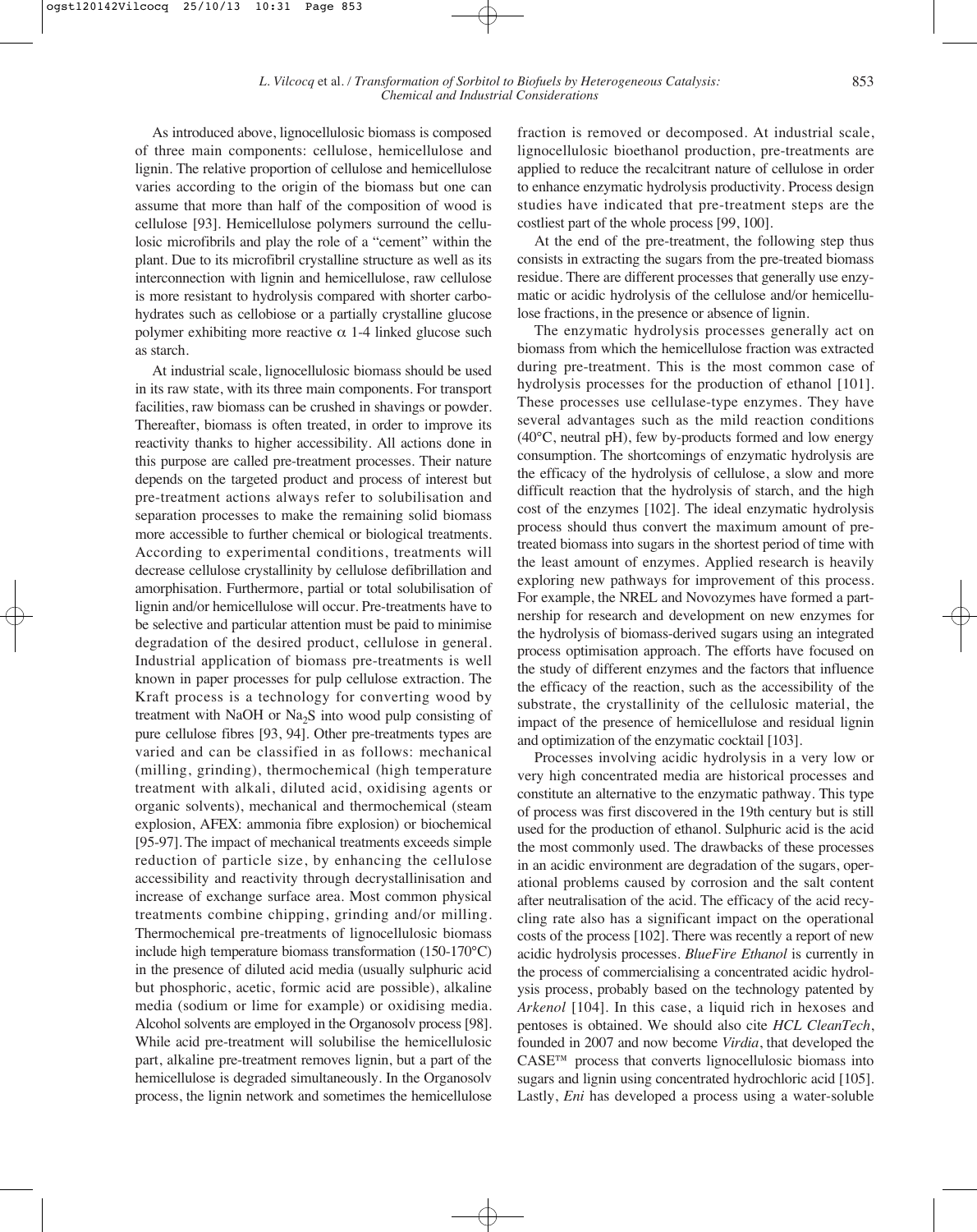organic acid derived from the result of the hydrolysis reaction by extraction with an organic solvent [106].

Alongside acidic hydrolysis processes, *Renmatix* has proposed a Plantrose™ process that produces water-soluble sugars by hydrolysis in an aqueous environment under supercritical conditions. This technology would allow *Renmatix* to avoid the cost of recycling and the production of degraded products associated with acidic hydrolysis and the operational costs connected with enzymatic hydrolysis. According to the company, the demonstration unit converts 3 tons of biomass into sugars per day [107].

The critical point of technologies involving acidic hydrolysis is to preserve the sugar from secondary reactions that lead to the production of products such as furfural, levulinic acid, formic acid, etc. The formation of these products reduces yield and, in certain configurations, affects the downstream process, by inhibiting the fermentation of glucose into ethanol for example.

For example, sorbitol was produced through the hydrogenation of glucose during the Second World War as a substitute for glycerine that was reserved for military use. Since the 1950s, sorbitol has found new applications, particularly as a humectant in cosmetics or a sugar-substitute sweetener for non cavity-causing sweets. Other polyoxygenated compounds such as mannitol, maltitol, xylitol, isomalt, isosorbide also have diverse applications in these sectors.

*Roquette Frères*, *Cargill* and *SPI* are the largest global producers of sorbitol, with polyols, and they hold 70% of the market. (source: market, according to International Polyols Chemicals.)

Sorbitol is produced through the catalytic hydrogenation of aqueous glucose solutions (glucose concentrations up to 65% weight) in discontinuous reactors (autoclave) or continuous reactors (trickle bed), under high hydrogen pressure [108]. The most commonly used catalysts contain nickel. Historically, Raney nickel was used, followed by supported nickel; these have been the subject of patent applications [109, 110]. The drawback of these catalysts under these reaction conditions is the leaching of nickel that causes deactivation of the catalyst and the presence of metal in the sorbitol solution. This requires purification of the resulting solution for food and medical applications. Research is currently ongoing to limit these effects, by modifying the metal-support interaction [111] or using other metals such as ruthenium [112]. The challenge is to obtain sorbitol selectivity above 99% to 100% of glucose conversion and catalyst stability for long operating periods. Under certain conditions, the hydrogenation of polyols can be accompanied by hydrogenolysis reactions to obtain other polyols of interest [22]. These hydrogenation processes are currently used on a glucose feeds derived from starch. The use of second-generation sugar feeds and, even more importantly, in a mixture with hexoses and pentoses, has not, to our knowledge, been described in the literature.

## 4.2.2 Profitable Use of Polyols by a Process in Aqueous Phase

The APD/H reaction, described in the first part of this article, allows the production of liquid hydrocarbons from sugars and/or polyols under mild pressure and temperature conditions which thus require moderate energy input [23]. When APR and APD/H reaction are combined, the process involves no external hydrogen supply. The separation of the products is supposed to be simplified as the alkanes theoretically form a hydrophobic phase that separates in an aqueous environment [21]. Alkanes can then be integrated into the classic refinery circuit and be distributed by existing infrastructure. Unlike oil-derived hydrocarbons, they contain no sulphur. Another advantage of the process is that APD/H can be applied to a wide range of polyols, particularly  $C_5$  polyols derived from hemicellulose, while the fermentation of  $C_5$ sugars into ethanol is still at the fundamental research stage [15].

#### *Hydrogen Production*

The team of Dumesic demonstrated that the production of hydrogen is feasible from sugars or polyols by heterogeneous catalysis [22]. At temperatures close to 225°C, conventional platinum catalysts supported on alumina allow the selective conversion of reactants into a mixture of hydrogen,  $CO<sub>2</sub>$  and light hydrocarbons. The selectivity towards hydrogen increases with the decrease in the number of carbons: 66% for sorbitol, 75% for glycerol at 225°C, to the detriment of selectivity towards hydrocarbons. Selectivity is higher for sorbitol than for glucose (50%). A recent study demonstrated that the production of hydrogen from biomass is economically viable using a combination of glucose fermentation and APR [113]. The hydrogen produced by APR must undergo purification steps depending on its use.

To improve economics of the process, the 3% weight precious metal contents announced for the heterogeneous catalyst composition must be significantly reduced. Furthermore, the metal and alumina phases are significantly modified by the hydrothermal operating conditions [51, 55]. Their stability must also be improved in order to increase productivity.

#### *Fuel Production*

Concerning the production of molecules of interest for a fuel composition, the combination of APD/H of sugar-alcohol (preferably sorbitol, xylitol) with different conventional refining catalytic processes yields a wide range of hydrocarbons that can be used as fuels [114, 115]. For example, *n*-pentane and *n*-hexane are converted into gasoline suitable compound by an isomerisation reaction. The conversion takes place in the presence of acidic catalysts, generally chlorinated alumina, that require strong drying of the feeds upstream of the process. This process yields gasoline that is free of lead and aromatics and that thus meet current environmental constraints. The isomerisation process coupled to alkylation also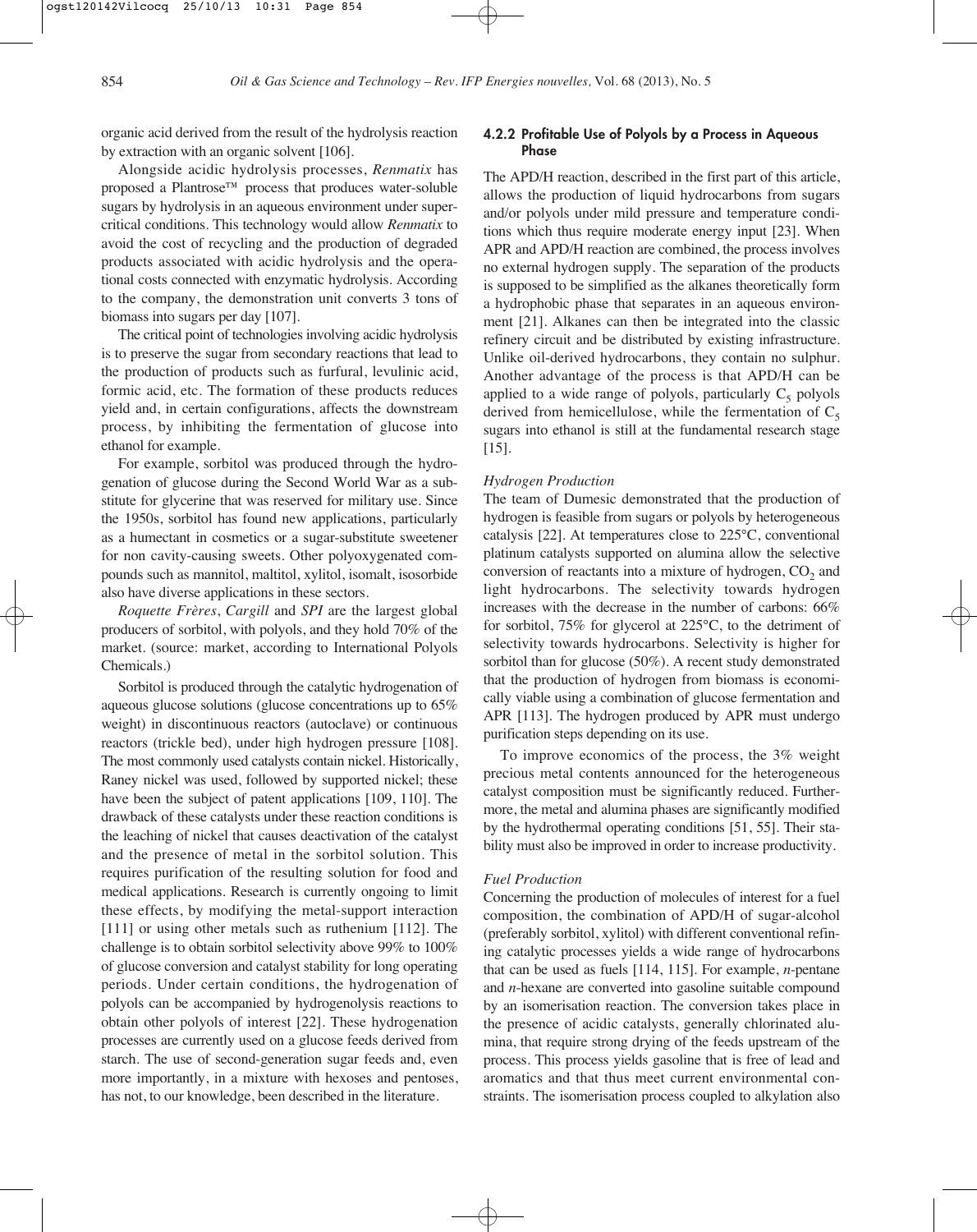transforms the *n*-butane into a hydrocarbon fraction that may indirectly feed the gasoline pool [116].

Another pathway for profitable use is based on the transformation of olefins into fuels through oligomerisation processes. The feeds for these processes are mixtures of short olefins that can be obtained from polyols by dehydration of alcohols or by dehydrogenation of paraffins. The oligomerisation process converts olefins into basic jet fuel or gasoline fuels in the presence of acidic catalysts such as Supported Phosphoric Acid (SPA) or amorphous silica alumina [116, 117]. The use of zeolite catalysts allows production of medium distillates. One example is the Mobil Olefin to Gasoline and Distillate (MOGD) process that transforms a mixture of olefins with a ZSM-5 zeolite into Diesel fuel after hydrogenation [116]. The direct use of oxygenated loads can also be considered.

Lastly, aromatisation reactions are ways to obtain aromatic bases that can be used, for example, to produce high octane car fuels. The conventional feed is composed of a mixture of light aliphatic hydrocarbons. The reaction, favoured by high temperatures and low pressures, is catalysed by acidic solids such as ZSM-5 promoted by zinc or gallium. For feeds derived from the transformation of polyols in aqueous phase, a preliminary hydrogenation step is required [118].

All of these conventional refining processes can thus convert new feeds derived from the conversion of polyols. Fractionation, purification and in certain cases transformation (dehydration, hydrogenation) steps are nevertheless unavoidable and can turn out to be a costly steps in the process as a whole.

Alongside the use of these new products in conventional refining processes, new pathways for their transformation have been described. Long C7-C15 alkanes can be produced by aldol condensation of aldehydes and ketones derived from ADP/H. This transformation produces compounds that can be added to Diesel fuel and jet fuel but that still require a series of subsequent steps: fractionation, aldol condensation, hydrogenation [114].

Lastly, solutions have been proposed in the literature to directly add high octane-index effluents derived from ADP/H and containing yet more oxygen like alcohols and furan derivatives (for example, tetrahydrofuran). The suitability of these compounds for use in current engines has not however been demonstrated [50].

#### *Chemical Production (Glycols, Isosorbide, Aromatics)*

The transformation of sugar-alcohol polyols allows the production of fuels, hydrogen and, depending on the operating conditions, oxygenated molecules of interest.

Glycerol was long a target molecule to be produced from polyols or sugars-alcohols. Processes used to produce biodiesel through the transesterification of vegetable oils have now made glycerol widely available on the market. Interest has now shifted towards the transformation of sorbitol into ethylene glycol or propylene glycol, potential

platform molecules for the production of polymers [119]. Ongoing research on different processes for the hydrogenolysis of polyols into molecules of interest was recently the subject of a very complete review [112].

The isosorbide obtained by dehydration-cyclisation of sorbitol is also of interest for surfactant, polyester applications. Research has focused on the substitution of homogenous mineral acidic catalysts with heterogeneous acidic catalysts. *Petrobras* and *Bioecon*, a Dutch company, announced in 2010 that they were developing a new process to convert lignocellulosic biomass from bagasse into chemicals for the production of green plastics or for transformation into Diesel fuel additives. BiCHEM process uses a solvent to breakdown cellulose into sugars. The use of molten salts has been proposed [120]. The sugars are then hydrogenated and converted into platform molecules such as isosorbide or transformed into fuel additives [121]. A demonstration unit is planned for Brazil.

As discussed previously, aromatisation reactions yield aromatic bases from feeds derived from the conversion of polyols. Aside from their use as basic gasoline, Benzene/ Toluene/Xylene compounds (BTX) resulting from extraction constitute an interesting alternative to fossil aromatics in the field of petrochemicals. These biosourced compounds are potential sources of polymerisation precursors: styrene, phenol, terephthalic acid, etc.

#### *Integration of APP Processes in a Biorefinery – Economic Issues*

We have shown that it is possible to produce multiple products for diverse applications: hydrogen, glycols, aromatics, hydrocarbons, etc. through the transformation of polyols and sorbitol in particular in aqueous phase.

The Bioforming process developed by *Virent* thus converts soluble sugars in water into products that can be used as gasoline, jet fuel and Diesel fuel. A demonstration unit in collaboration with *Shell* has been producing 38 000 litres per year of Bioforming gasoline since 2009 [122]. This process was first proven with first-generation sugars and also seems to be compatible with sugars derived from cellulosic biomass. Based on the data from *Virent*, the BioForming process could produce gasoline at \$60 the barrel [123], using firstgeneration transformed sugar (starch-derived), with a molar yield of 85% [114]. The process can also transform pentoses derived from the hemicellulose fraction of biomass, thus maximising the overall hydrocarbon yield for a gain of up to 30% compared with the use of cellulose alone.

Though the hydrogen can be generated *in situ* during APP reactions, the majority of processes rely on reactions fed with hydrogen from an external source. However, hydrogen supplies remain problematic for several transformation processes of biomass-derived products (HDT of vegetable oils, HDO of pyrolysis oils, etc. [15]). Indeed, a process can only be considered green if it is independent of fossil resources, including the hydrogen supply. The APR of biomass-derived products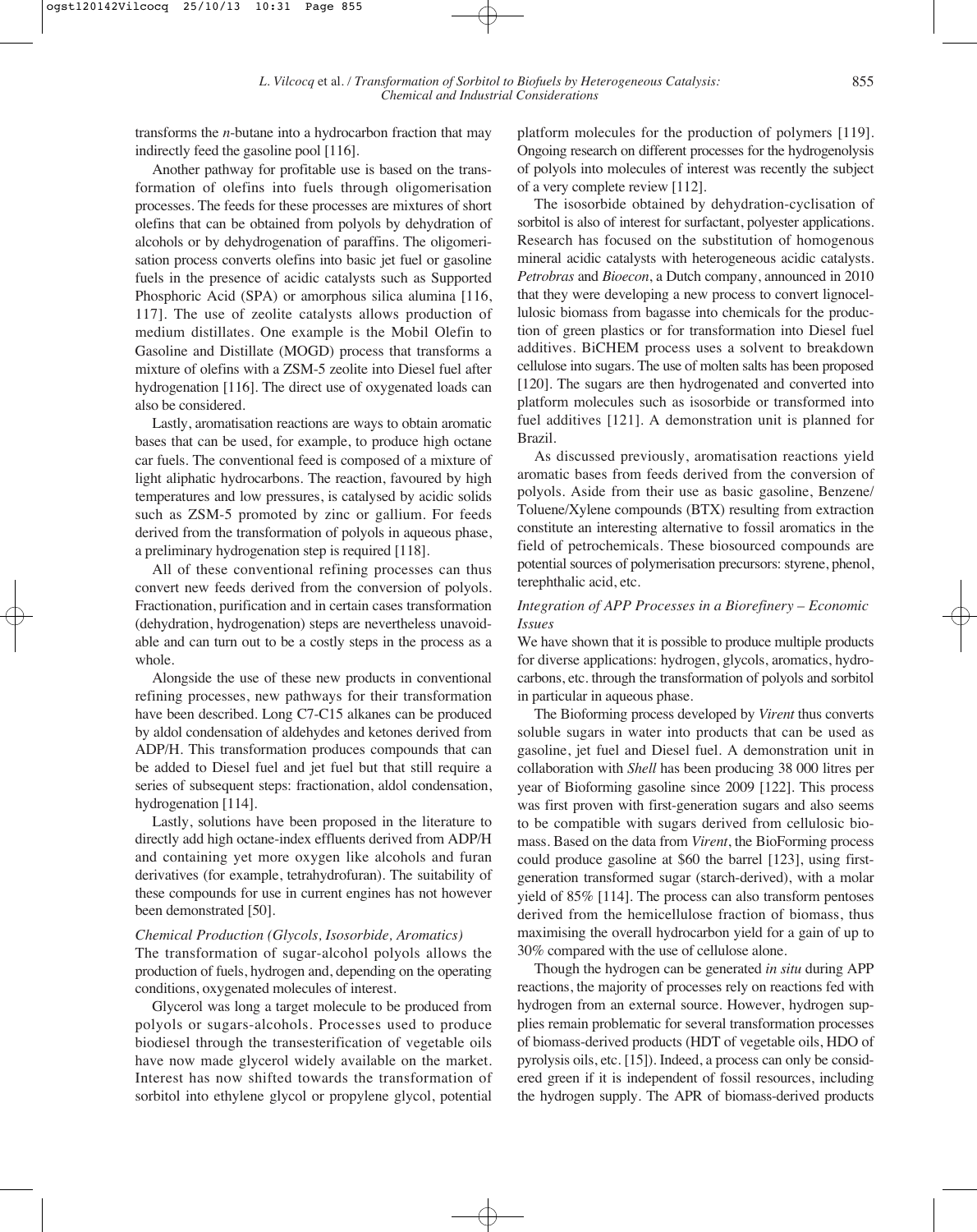[124, 125], the use of photocatalysis are under study for the production of "green" hydrogen [126]. Huber and Dumesic [21] have thus developed the concept of an integrated biorefinery using APD/H as the central process, with the production of hydrogen [21, 115].

The economic assessment of biorefineries shows that their profitability would only be guaranteed with the production of bioproducts alongside the production of biofuels. The transformation of polyols in aqueous phase offers this solution. Very recently, *Virent* and *Coca-Cola* Company announced a partnership for the commercialisation of biomaterials for packaging. This agreement is based on the technology for the production of paraxylene developed by *Virent BioformPX™*, for the synthesis of PET resin for plastic bottles [127]. This process uses the APP technology from sugars [128], followed by an aromatisation process on a modified ZSM-5 zeolite. The resulting aromatic effluent is sent to a petrochemical complex for the production of paraxylene, a precursor of PET.

#### 4.3 Alternative Pathways to the APP of Polyols

The APD/H of polyols to hydrogen and various hydrocarbons seems to be an effective method to product fuels and/or biosourced chemicals. However, it requires the use of transformed polyols. The direct use of more widely available molecules such as glucose or sugars in general or the cellulosic fraction would be profitable as it would eliminate the steps required to prepare the feed (hydrolysis and/or hydrogenation).

Glucose, which is less thermally stable than sorbitol, leads to the formation of several degradation products and does not seem to be suitable for the APD/H reaction. Researchers at *Mobil* have developed a process to produce aromatic compounds by reaction of glucose on ZSM-5 zeolite catalysts. The thermal conditions are more severe than those for ADP/H and 40 to 50% of the carbon is thus transformed into coke [129]. More recently, Carlson *et al.* [130] obtained similar results on ZSM-5 zeolites with glucose, xylitol, cellobiose and cellulose, thus suggesting that there is a common intermediate derived from glucose.

The production of hydrogen from cellulose was studied by researchers at Dalian University [131]. This process implies gentle hydrolysis of the cellulose, followed by reforming of the glucose into hydrogen in one single step.

Moreover, certain patent applications have claimed direct transformation of carbohydrates (cellulose) into polyols and/or hydrocarbons in one single step, under hydrogen and in the presence of a heterogeneous acidic catalyst [132].

Lastly, another route would be to produce the hydrogen from pyrolysis oils. Bio oils are not very expensive to produce from biomass. However, their quality is very poor and they must be transformed in order to be added to the fuel pool or transformed into molecules of interest. In this context, hydrogen and hydrocarbons can be produced using processes in aqueous phase from the aqueous fraction of bio-oil, in the presence of heterogeneous catalysts [49, 133].

Processes involving transformation in aqueous phase currently propose polyvalent transformation of polyols into products for use in the fuel and chemistry industries. Projects for demonstration units and several ongoing partnerships are illustrations of the potential they represent. Indeed, these processes should be adapted to various polyols derived from biomass and produce a diversified range of products. Furthermore, the hydrogen required at certain steps of the process can be autogenerated. The economic blocks are in part connected with the large number of steps required to transform lignocellulosic biomass and to adapt it to existing processes: pre-treatment, purification, hydrogenation. The effective fractionation of the resulting products and their transformation into products suitable for current engines or specifications in the chemical industry are also costly steps in the process that must be improved. However, the flexibility of the process to combine the production of fuels with that of high-value chemicals is a plus for the biorefining economy.

## **CONCLUSION**

The transformation of lignocellulose-derived polyols in aqueous phase constitutes an attractive, emerging way to produce high-value compounds for the fuel or chemistry industries. The processes considered currently include a large number of steps that should be reduced, particularly through a better understanding of the reactivity of more complex, less refined feeds such as cellulose, for example. Lastly, optimisation of the entire process chain must necessarily include a catalytic design that is suited for the new conditions and new feeds and the development of effective characterisation methods for these new sugar transformation reactions performed under hydrothermal conditions.

#### **REFERENCES**

- 1 Thomas E. (1999) Biomass in the energy picture, *Science* **285**, 5431, 1209-1209.
- 2 Kamm B. (2007) Production of platform chemicals and synthesis gas from biomass, *Ang. Chem. Int. Ed.* **46**, 27, 5056-5058.
- 3 Vispute T.P., Huber G.W. (2008) Breaking the chemical and engineering barriers to lignocellulosic biofuels, *Int. Sugar J.* **110**, 1311, 138-319.
- 4 Bludowsky T., Agar D.W. (2009) Thermally integrated biosyngas-production for biorefineries, *Chem. Eng. Res. Des.* **87**, 9, 1328-1339.
- 5 Chheda J.N., Huber G.W., Dumesic J.A. (2007) Liquid-phase catalytic processing of biomass-derived oxygenated hydrocarbons to fuels and chemicals, *Ang. Chem. Int. Ed.* **46**, 38, 7164-7183.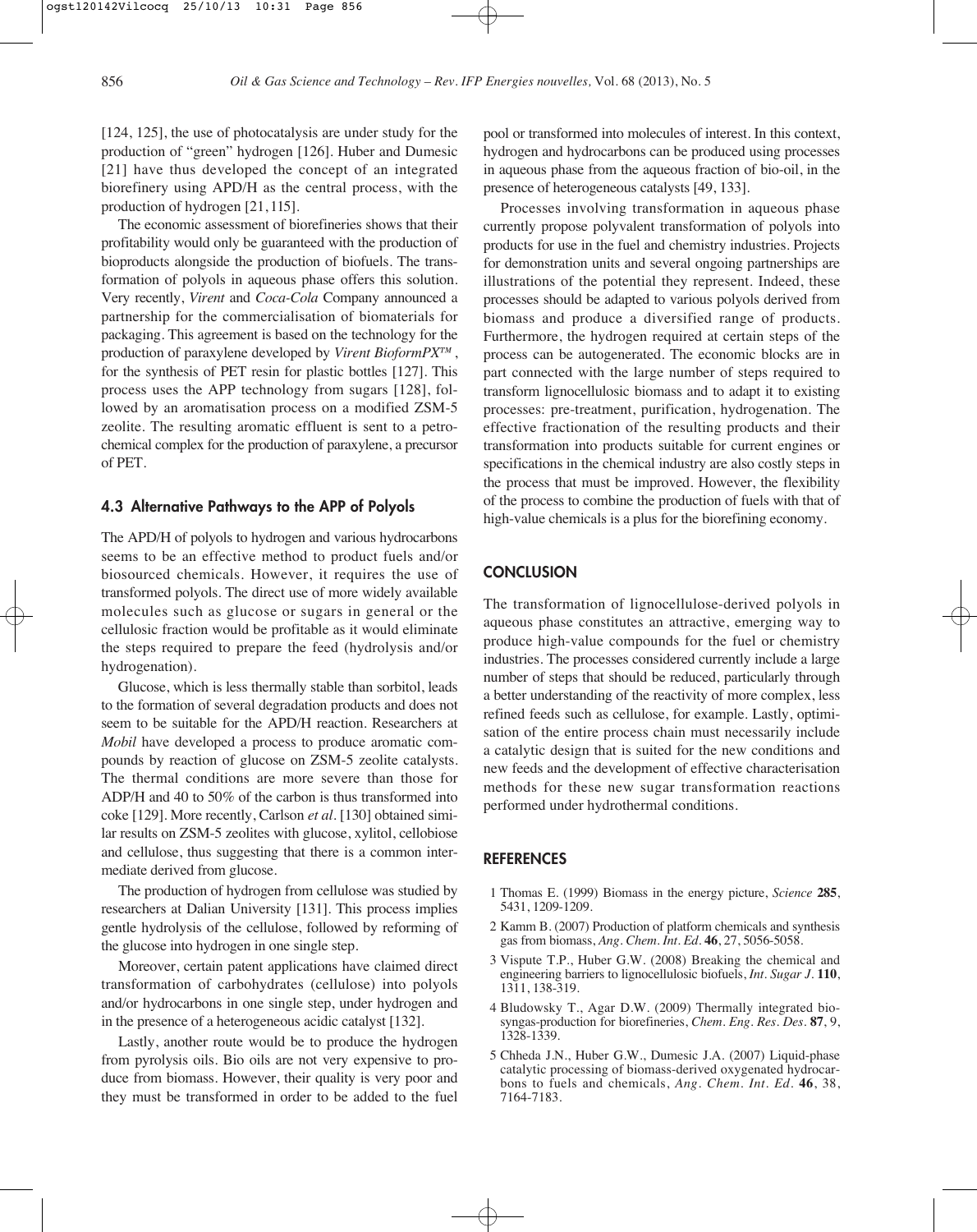- 6 Pu Y.Q., Zhang D.C., Singh P.M., Ragauskas A.J. (2008) The new forestry biofuels sector, *Biofuel. Bioprod. Bior.* **2**, 1, 58-73.
- 7 Lin Y.C., Huber G.W. (2009) The critical role of heterogeneous catalysis in lignocellulosic biomass conversion, *Energ. Environ. Sci.* **2**, 1, 68-80.
- 8 Petrus L., Noordermeer M.A. (2006) Biomass to biofuels, a chemical perspective, *Green Chem.* **8**, 10, 861-867.
- 9 Deng W.P., Tan X.S., Fang W.H., Zhang Q.H., Wang Y. (2009) Conversion of Cellulose into Sorbitol over Carbon Nanotube-Supported Ruthenium Catalyst, *Catal. Lett.* **133**, 1-2, 167-174.
- 10 Ding L.N., Wang A.Q., Zheng M.Y., Zhang T. (2010) Selective Transformation of Cellulose into Sorbitol by Using a Bifunctional Nickel Phosphide Catalyst, *ChemSuschem.* **3**, 7, 818-821.
- 11 Fukuoka A., Dhepe P.L. (2006) Catalytic Conversion of Cellulose into Sugar Alcohols, *Ang. Chem. Int. Ed.* **45**, 31, 5161-5163.
- 12 Blanc B., Bourrel A., Gallezot P., Haas T., Taylor P. (2000) Starch-derived polyols for polymer technologies: preparation by hydrogenolysis on metal catalysts, *Green Chem.* **2**, 2, 89-91.
- 13 Werty T., Petersen G.R. (2004) *Topvalue added chemicals from biomass (top 12)*. DOE/GO-102004-1992.
- 14 Bozell J.J., Petersen G.R. (2010) Technology development for the production of biobased products from biorefinery carbohydrates-the US Department of Energy's "Top 10" revisited, *Green Chem.* **12**, 4, 539-554.
- 15 Huber G.W., Iborra S., Corma A. (2009) Synthesis of transportation fuels from biomass: chemistry, catalysts, and engineering, *Chem. Rev.* **106**, 4044-4098.
- 16 Zartman W.H., Adkins H. (1933) Hydrogenolysis of Sugars, *J. Am. Chem. Soc.* **55**, 11, 4559-4563.
- 17 Clark I. (1958) Hydrogenolysis of Sorbitol, *Ind. Eng. Chem.* **50**, 8, 1125-1126.
- 18 Montassier C., Giraud D., Barbier J., Boitiaux J.P. (1989) Polyol transformation by liquid-phase heterogeneous catalysis over metals, *Bull. Soc. Chim. Fr.* **2**, 148-155.
- 19 Giraud D. (1986) Etude de l'hydrogénolyse catalytique de polyols en phase liquide, *Thèse*, Doctorat de Catalyse Organique, Université de Poitiers.
- 20 Montassier C., Menezo J.C., Moukolo J., Naja J., Hoang L.C., Barbier J., Boitiaux J.P. (1991) Polyol conversions into furanic derivatives on bimetallic catalysts - Cu-Ru, Cu-Pt and Ru-Cu, *J. Mol. Catal.* **70**, 1, 65-84.
- 21 Huber G.W., Dumesic J.A. (2006) An overview of aqueousphase catalytic processes for production of hydrogen and alkanes in a biorefinery, *Catal. Today* **111**, 1-2, 119-132.
- 22 Cortright R.D., Davda R.R., Dumesic J.A. (2002) Hydrogen from catalytic reforming of biomass-derived hydrocarbons in liquid water, *Nature* **418**, 6901, 964-967.
- 23 Huber G.W., Cortright R.D., Dumesic J.A. (2004) Renewable alkanes by aqueous-phase reforming of biomass-derived oxygenates, *Ang. Chem. Int. Ed.* **43**, 12, 1549-1551.
- 24 Huber G.W., Chheda J.N., Barrett C.J., Dumesic J.A. (2005) Production of liquid alkanes by aqueous-phase processing of biomass-derived carbohydrates, *Science* **308**, 5727, 1446-1450.
- 25 Montassier C., Menezo J.C., Hoang L.C., Renaud C., Barbier J. (1991) Aqueous polyol conversions on ruthenium and on sulfurmodified ruthenium, *J. Mol. Catal.* **70**, 1, 99-110.
- 26 Maris E.P., Davis R.J. (2007) Hydrogenolysis of glycerol over carbon-supported Ru and Pt catalysts, *J. Catal.* **249**, 2, 328-337.
- 27 Nakagawa Y., Tomishige K. (2011) Heterogeneous catalysis of the glycerol hydrogenolysis, *Catal. Sci. Technol.* **1**, 2, 179-190.
- 28 Auneau F., Michel C., Delbecq F., Pinel C., Sautet P. (2011) Unravelling the Mechanism of Glycerol Hydrogenolysis over Rhodium Catalyst through Combined Experimental – Theoretical Investigations, *Chem. Eur. J.* **17**, 50, 14288-14299.
- 29 TenDam J., Hanefeld U. (2011) Renewable Chemicals: Dehydroxylation of Glycerol and Polyols, *ChemSuschem.* **4**, 8, 1017-1034.
- 30 Li N., Huber G.W. (2010) Aqueous-phase hydrodeoxygenation of sorbitol with Pt/SiO<sub>2</sub>-Al<sub>2</sub>O<sub>3</sub>: Identification of reaction intermediates, *J. Catal.* **207**, 48-59.
- 31 Ekou T., Flura A.l., Ekou L., Especel C., Royer S. (2012) Selective hydrogenation of citral to unsaturated alcohols over mesoporous Pt/Ti–Al<sub>2</sub>O<sub>3</sub> catalysts. Effect of the reduction temperature and of the Ge addition, *J. Mol. Catal. A: Chemical* **353-354**, 0, 148-155.
- 32 Qin L.Z., Song M.J., Chen C.L. (2010) Aqueous-phase deoxygenation of glycerol to 1,3-propanediol over  $Pt/WO<sub>3</sub>/ZrO<sub>2</sub>$  catalysts in a fixed-bed reactor, *Green Chem.* **12**, 8, 1466-1472.
- 33 Amada Y., Shinmi Y., Koso S., Kubota T., Nakagawa Y., Tomishige K. (2011) Reaction mechanism of the glycerol hydrogenolysis to 1,3-propanediol over Ir–ReO<sub>x</sub>/SiO<sub>2</sub> catalyst, *Appl. Catal. B: Environ.* **105**, 1-2, 117-127.
- 34 D'Hondt E., de Vyver S.V., Sels B.F., Jacobs P.A. (2008) Catalytic glycerol conversion into 1,2-propanediol in absence of added hydrogen, *Chem. Commun.* **45**, 6011-6012.
- 35 Miyazawa T., Koso S., Kunimori K., Tomishige K. (2007) Development of a Ru/C catalyst for glycerol hydrogenolysis in combination with an ion-exchange resin, *Appl. Catal. A: Gen.* **318**, 244-251.
- 36 Peng B., Zhao C., Mejia-Centeno I., Fuentes G.A., Jentys A., Lercher J.A. (2012) Comparison of kinetics and reaction pathways for hydrodeoxygenation of C3 alcohols on Pt/Al<sub>2</sub>O<sub>3</sub>, *Catal*. *Today* **183**, 1, 3-9.
- 37 Otey F., Mehltretter C. (1961) Notes- A simple preparation of 1,4-anhydroerythritol, *J. Organic Chem.* **26**, 5, 1673-1673.
- 38 Montassier C., Menezo J.C., Naja J., Granger P., Barbier J., Sarrazin P., Didillon B. (1994) Polyol conversion into furanic derivatives on bimetallic catalysts, nature of the catalytic sites, *J. Mol. Catal.* **91**, 1, 119-128.
- 39 Montassier C., Dumas J.M., Granger P., Barbier J. (1995) Deactivation of supported copper-based catalysts during polyol conversion in aqueous-phase, *Appl. Catal. A: Gen.* **121**, 2, 231-244.
- 40 Ligthart G.B.W.L., Meijer R.H., Donners M.P.J., Meuldijk J., Vekemans J.A.J.M., Hulshof L.A. (2003) Highly sustainable catalytic dehydrogenation of alcohols with evolution of hydrogen gas, *Tetrahedron Lett.* **44**, 7, 1507-1509.
- 41 Alcala R., Mavrikakis M., Dumesic J.A. (2003) DFT studies for cleavage of C-C and C-O bonds in surface species derived from ethanol on Pt(111), *J. Catal.* **218**, 1, 178-190.
- 42 Murata K., Takahara I., Inaba M. (2008) Propane formation by aqueous-phase reforming of glycerol over Pt/H-ZSM5 catalysts, *Reaction Kinetics Catal. Lett.* **93**, 1, 59-66.
- 43 Liu B., Greeley J. (2011) Decomposition Pathways of Glycerol *via* C-H, O-H, and C-C Bond Scission on Pt(111): A Density Functional Theory Study, *J. Phys. Chem. C* **115**, 40, 19702- 19709.
- 44 Wawrzetz A., Peng B., Hrabar A., Jentys A., Lemonidou A.A., Lercher J.A. (2010) Towards understanding the bifunctional hydrodeoxygenation and aqueous phase reforming of glycerol, *J. Catal.* **269**, 2, 411-420.
- 45 Kirilin A.V., Tokarev A.V., Murzina E.V., Kustov L.M., Mikkola J.P., Murzin D.Y. (2010) Reaction products and transformations of intermediates in the aqueous-phase reforming of sorbitol, *ChemSuschem.* **3**, 708-718.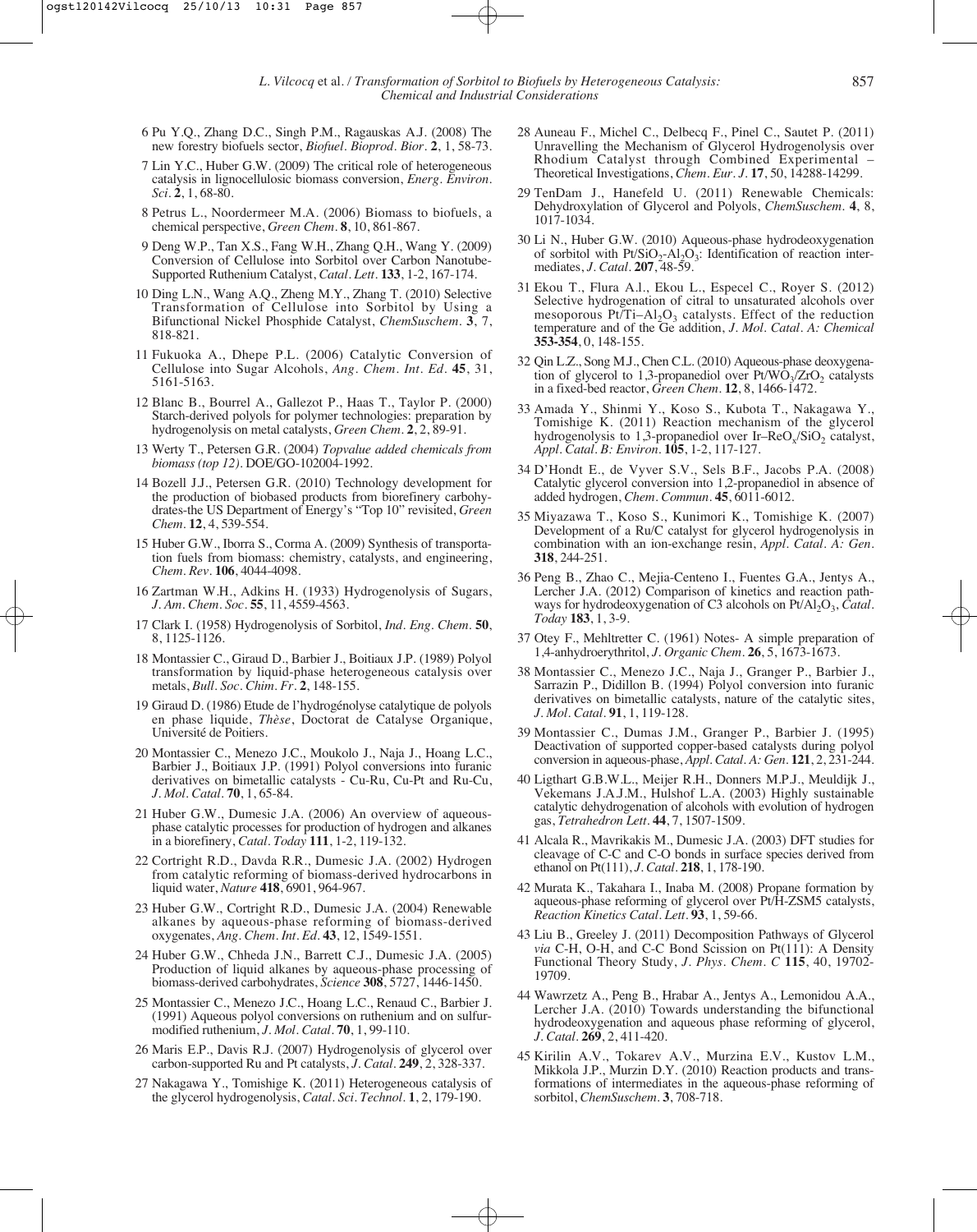- 46 Pescarmona P.P., Janssen K.P.F., Delaet C., Stroobants C., Houthoofd K., Philippaerts A., De Jonghe C., Paul J.S., Jacobs P.A., Sels B.F. (2010) Zeolite-catalysed conversion of C3 sugars to alkyl lactates, *Green Chem.* **12**, 6, 1083-1089.
- 47 Wang K., Hawley M.C., Furney T.D. (1995) Mechanism Study of Sugar and Sugar Alcohol Hydrogenolysis Using 1,3-Diol Model Compounds, *Ind. Eng. Chem. Res.* **34**, 11, 3766-3770.
- 48 Shabaker J.W., Huber G.W., Davda R.R., Cortright R.D., Dumesic J.A. (2003) Aqueous-phase reforming of ethylene glycol over supported platinum catalysts, *Catal. Lett.* **88**, 1-2, 1-8.
- 49 Vispute T.P., Huber G.W. (2009) Production of hydrogen, alkanes and polyols by aqueous phase processing of wood-derived pyrolysis oils, *Green Chem.* **11**, 9, 1433-1445.
- 50 Li N., Tompsett G.A., Huber G.W. (2010) Renewable highoctane gasoline by aqueous-phase hydrodeoxygenation of C5 and C6 carbohydrates over Pt/zirconium phosphate catalysts, *ChemSuschem.* **3**, 10, 1154-1157.
- 51 Vilcocq L., Cabiac A., Especel C., Lacombe S., Duprez D. (2011) Study of the stability of  $Pt/SiO<sub>2</sub>–Al<sub>2</sub>O<sub>3</sub>$  catalysts in aqueous medium: Application for sorbitol transformation, *Catal. Commun.* **15**, 1, 18-22.
- 52 Zhang Q., Qiu K., Li B., Jiang T., Zhang X., Ma L., Wang T. (2011) Isoparaffin production by aqueous phase processing of sorbitol over the Ni/HZSM-5 catalysts: Effect of the calcination temperature of the catalyst, *Fuel* **90**, 11, 3468-3472.
- 53 Banu M., Sivasanker S., Sankaranarayanan T.M., Venuvanalingam P. (2011) Hydrogenolysis of sorbitol over Ni and Pt loaded on NaY, *Catal. Commun.* **12**, 7, 673-677.
- 54 Gong L., Lu Y., Ding Y., Lin R., Li J., Dong W., Wang T., Chen W. (2010) Selective hydrogenolysis of glycerol to 1,3-propanediol over a Pt/WO<sub>3</sub>/TiO<sub>2</sub>/SiO<sub>2</sub> catalyst in aqueous media, *Appl. Catal. A: Gen.* **390**, 1-2, 119-126.
- 55 Ravenelle R.M., Schuber F., D'Amico A., Danilina N., van Bokhoven J.A., Lercher J.A., Jones C.W., Sievers C. (2010) Stability of zeolites in hot liquid water, *J. Phys. Chem. C* **114**, 46, 19582-19595.
- 56 West R.M., Braden D.J., Dumesic J.A. (2009) Dehydration of butanol to butene over solid acid catalysts in high water environments, *J. Catal.* **262**, 1, 134-143.
- 57 West R.M., Tucker M.H., Braden D.J., Dumesic J.A. (2009) Production of alkanes from biomass derived carbohydrates on bi-functional catalysts employing niobium-based supports, *Catal. Commun.* **10**, 13, 1743-1746.
- 58 Okuhara T. (2002) Water-Tolerant Solid Acid Catalysts, *Chem. Rev.* **102**, 10, 3641-3666.
- 59 Pham H.N., Pagan-Torres Y.J., Serrano-Ruiz J.C., Wang D., Dumesic J.A., Datye A.K. (2011) Improved hydrothermal stability of niobia-supported Pd catalysts, *Appl. Catal. A: Gen.* **397**, 1-2, 153-162.
- 60 Weingarten R., Tompsett G.A., Conner J., Huber G.W. (2011) Design of solid acid catalysts for aqueous-phase dehydration of carbohydrates: The role of Lewis and Bronsted acid sites, *J. Catal.* **279**, 1, 174-182.
- 61 Sun P., Yu D., Hu Y., Tang Z., Xia J., Li H., Huang H. (2011)  $H_3PW_{12}O_{40}/SiO_2$  for sorbitol dehydration to isosorbide: High efficient and reusable solid acid catalyst, *Korean J. Chem. Eng.* **28**, 1, 99-105.
- 62 Zhao L., Zhou J.H., Sui Z.J., Zhou X.G. (2010) Hydrogenolysis of sorbitol to glycols over carbon nanofiber supported ruthenium catalyst, *Chem. Eng. Sci.* **65**, 1, 30-35.
- 63 Zhou J.H., Zhang M.G., Zhao L., Li P., Zhou X.G., Yuan W.K. (2009) Carbon nanofiber/graphite-felt composite supported Ru catalysts for hydrogenolysis of sorbitol, *Catal. Today* **147**, S225- S229.
- 64 Miyazawa T., Kusunoki Y., Kunimori K., Tomishige K. (2006) Glycerol conversion in the aqueous solution under hydrogen over Ru/C plus an ion-exchange resin and its reaction mechanism, *J. Catal.* **240**, 2, 213-221.
- 65 Sohounloue D.K., Montassier C., Barbier J. (1983) Catalytic hydrogenolysis of sorbitol, *React. Kinet. Catal. Lett.* **22**, 3-4, 391-397.
- 66 Ravenelle R.M., Copeland J.R., Kim W.G., Crittenden J.C., Sievers C. (2011) Structural changes of  $\gamma$ -Al<sub>2</sub>O<sub>3</sub>-supported catalysts in hot liquid water, *ACS Catal.* **1**, 5, 552-561.
- 67 Wen G., Xu Y., Ma H., Xu Z., Tian Z. (2008) Production of hydrogen by aqueous-phase reforming of glycerol, *Int. J. Hydrogen Energy* **33**, 22, 6657-6666.
- 68 Davda R.R., Shabaker J.W., Huber G.W., Cortright R.D., Dumesic J.A. (2003) Aqueous-phase reforming of ethylene glycol on silica-supported metal catalysts, *Appl. Catal. B-Environ.* **43**, 1, 13-26.
- 69 Somorjai G.A. (1994) *Introduction to Surface Chemistry and Catalysis*, Wiley ed, New York.
- 70 Davda R.R., Shabaker J.W., Huber G.W., Cortright R.D., Dumesic J.A. (2005) A review of catalytic issues and process conditions for renewable hydrogen and alkanes by aqueousphase reforming of oxygenated hydrocarbons over supported metal catalysts, *Appl. Catal. B-Environ.* **56**, 1-2, 171-186.
- 71 Ravenelle R.M., Diallo F.Z., Crittenden J.C., Sievers C. (2012) Effects of metal precursors on the stability and observed reactivity of Pt/γ-Al<sub>2</sub>O<sub>3</sub> catalysts in aqueous phase reactions, *Chem. Cat. Chem.* **4**, 4, 492-494.
- 72 Hoang L.C., Menezo J.C., Montassier C., Barbier J. (1991) Stability in aqueous phase of ruthenium catalysts, *Bull. Soc. Chim. Fr.* 4, 491-495.
- 73 Douidah A., Marecot P., Labruquere S., Barbier J. (2001) Stability of supported platinum catalysts in aqueous phase under hydrogen atmosphere, *Appl. Catal. A: Gen.* **210**, 1-2, 111-120.
- 74 Ketchie W.C., Maris E.P., Davis R.J. (2007) *In-situ* X-ray absorption spectroscopy of supported Ru catalysts in the aqueous phase, *Chem. Mater.* **19**, 14, 3406-3411.
- 75 Wen G., Xu Y., Xu Z., Tian Z. (2009) Characterization and catalytic properties of the  $Ni/Al<sub>2</sub>O<sub>3</sub>$  catalysts for aqueous-phase reforming of glucose, *Catal. Lett.* **129**, 250-257.
- 76 Iriondo A., Barrio V.L., Cambra J.F., Arias P.L., Guemez M.B., Navarro R.M., Sanchez-Sanchez M.C., Fierro J.L.G. (2008) Hydrogen production from glycerol over nickel catalysts supported on Al2O3 modified by Mg, Zr, Ce or La, *Topics Catal.* **49**, 1-2, 46-58.
- 77 Huber G.W., Shabaker J.W., Evans S.T., Dumesic J.A. (2006) Aqueous-phase reforming of ethylene glycol over supported Pt and Pd bimetallic catalysts, *Appl. Catal. B: Environ.* **62**, 3-4, 226-235.
- 78 Kunkes E.L., Soares R.R., Simonetti D.A., Dumesic J.A. (2009) An integrated catalytic approach for the production of hydrogen by glycerol reforming coupled with water-gas shift, *Appl. Catal. B: Environ.* **90**, 3/4, 693-698.
- 79 Kunkes E.L., Simonetti D.A., Dumesic J.A., Pyrz W.D., Murillo L.E., Chen J.G., Buttrey D.J. (2008) The role of rhenium in the conversion of glycerol to synthesis gas over carbon supported platinum-rhenium catalysts, *J. Catal.* **260**, 1, 164-177.
- 80 Bligaard T., Nørskov J.K., Dahl S., Matthiesen J., Christensen C.H., Sehested J. (2004) The Brønsted-Evans-Polani relation and the volcano curve in heterogeneous catalysis, *J. Catal.* **224**, 206-217.
- 81 Grenoble D.C., Estadt M.M., Ollis D.F. (1981) The chemistry and catalysis of the water gas shift reaction: 1. The kinetics over supported metal catalysts, *J. Catal.* **67**, 1, 90-102.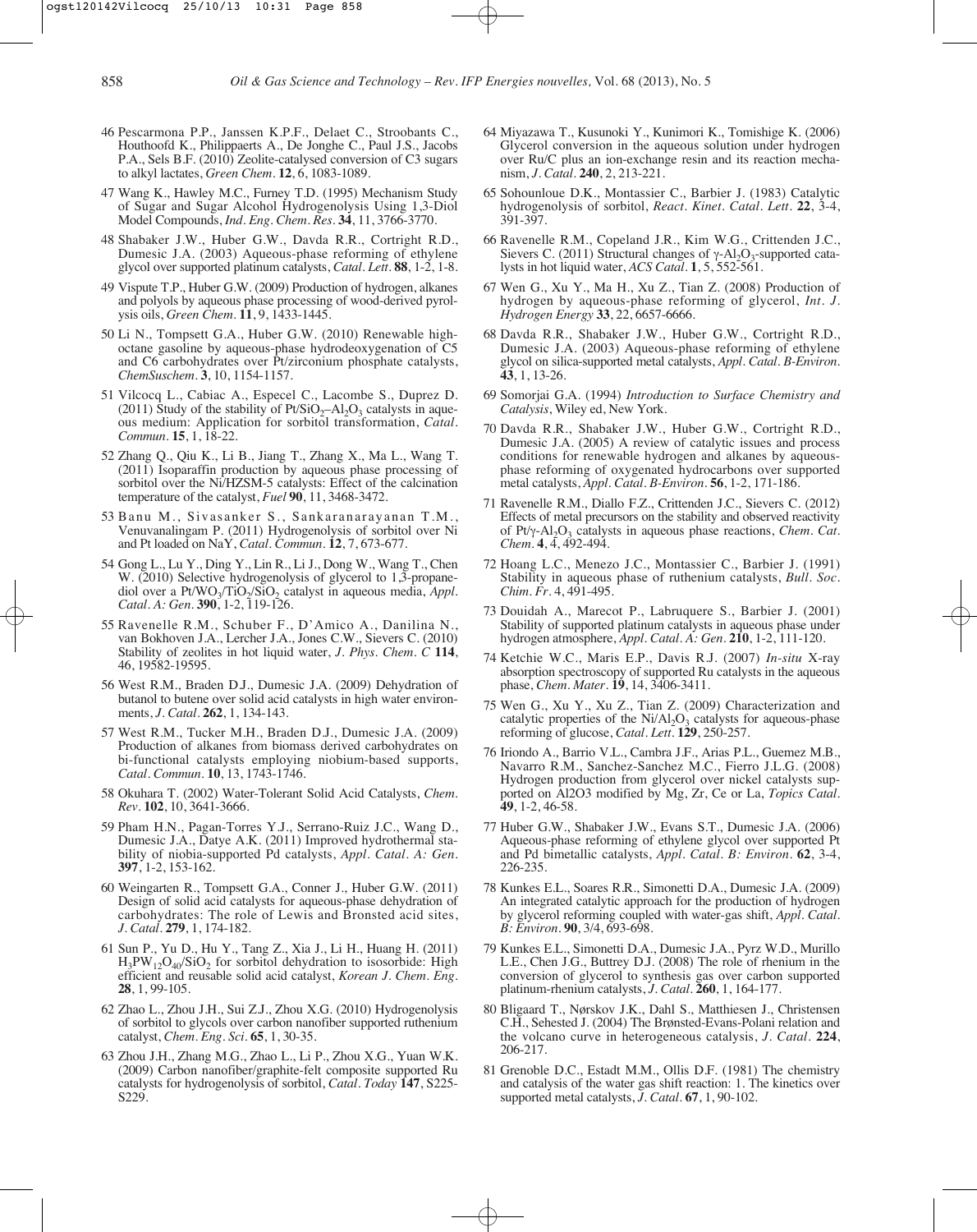- 82 Chia M., Pagan-Torres Y.J., Hibbitts D., Tan Q., Pham H.N., Datye A.K., Neurock M., Davis R.J., Dumesic J.A. (2011) Selective hydrogenolysis of polyols and cyclic ethers over bifunctional surface sites on rhodium-rhenium catalysts, *J. Am. Chem. Soc.* **133**, 32, 12675-12689.
- 83 Shabaker J.W., Simonetti D.A., Cortright R.D., Dumesic J.A. (2005) Sn-modified Ni catalysts for aqueous-phase reforming: Characterization and deactivation studies, *J. Catal.* **231**, 1, 67-76.
- 84 Shabaker J.W., Dumesic J.A. (2004) Kinetics of aqueous-phase reforming of oxygenated hydrocarbons:  $Pt/Al<sub>2</sub>O<sub>3</sub>$  and Sn-modified Ni catalysts, *Ind. Eng. Chem. Res.* **43**, 12, 3105-3112.
- 85 Shabaker J.W., Huber G.W., Dumesic J.A. (2004) Aqueousphase reforming of oxygenated hydrocarbons over Sn-modified Ni catalysts, *J. Catal.* **222**, 1, 180-191.
- 86 Huber G.W., Shabaker J.W., Dumesic J.A. (2003) Raney Ni-Sn catalyst for  $H<sub>2</sub>$  production from biomass-derived hydrocarbons, *Science* **300**, 5628, 2075-2077.
- 87 Tanksale A., Zhou C.H., Beltramini J.N., Lu G.Q. (2009) Hydrogen production by aqueous phase reforming of sorbitol using bimetallic Ni-Pt catalysts: metal support interaction, *J. Incl. Phenom. Macrocyclic Chem.* **65**, 1-2, 83-88.
- 88 Simonetti D.A., Dumesic J.A. (2009) Catalytic production of liquid fuels from biomass-derived hydrocarbons: catalytic coupling at multiple length scales, *Catal. Rev.* **51**, 441-484.
- 89 Coll D., Delbecq F., Aray Y., Sautet P. (2011) Stability of intermediates in the glycerol hydrogenolysis on transition metal catalysts from first principles, *Phys. Chem. Chem. Phys.* **13**, 4, 1448-1456.
- 90 Zinoviev S., Müller-Langer F., Das P., Bertero N., Fornasiero P., Kaltschmitt M., Centi G., Miertus S. (2010) Next-Generation Biofuels: Survey of Emerging Technologies and Sustainability Issues, *ChemSusChem.* **3**, 10, 1106-1133.
- 91 Savage N. (2011) Fuel options: The ideal biofuel, *Nature* **474**, 7352, S9-S11.
- 92 Centi G., Lanzafame P., Perathoner S. (2011) Analysis of the alternative routes in the catalytic transformation of lignocellulosic materials, *Catal. Today* **167**, 1, 14-30.
- 93 Kumar P., Barrett D.M., Delwiche M.J., Stroeve P. (2009) Methods for Pretreatment of Lignocellulosic Biomass for Efficient Hydrolysis and Biofuel Production, *Ind. Eng. Chem. Res.* **48**, 8, 3713-3729.
- 94 Corma A., Iborra S., Velty A. (2007) Chemical routes for the transformation of biomass into Chemicals, *Chem. Rev.* **107**, 2411-2502.
- 95 Laxman R.S., Lachke A.H. (2009) Bioethanol from lignocellulosic biomass, in *Handbook of plant based biofuels*, Pandey A. (ed.), CRC Press.
- 96 Sun Y., Cheng J. (2002) Hydrolysis of lignocellulosic materials for ethanol production: a review, *Bioresour. Technol.* **83**, 1, 1-11.
- 97 Taherzadeh M., Karimi K. (2008) Pretreatment of Lignocellulosic Wastes to Improve Ethanol and Biogas Production: A Review, *Int. J. Mol. Sci.* **9**, 9, 1621-1651.
- 98 Delmas M. (2008) Vegetal Refining and Agrochemistry, *Chem. Eng. Technol.* **31**, 5, 792-797.
- 99 Lynd L.R., Wyman C.E., Gerngross T.U. (1999) Biocommodity engineering, *Biotechnol. Progress* **15**, 777-793.
- 100 Eggeman T., Elander R.T. (2005) Process and economic analysis of pretreatment technologies, *Bioresour. Technol.* **96**, 18, 2019-2025.
- 101 Sharma S.K., Kalra K.L., Grewal H.S. (2002) Enzymatic saccharification of pretreated sunflower stalks, *Biomass Bioenergy* **23**, 3, 237-243.
- 102 Hayes D.J. (2009) An examination of biorefining processes, catalysts and challenges, *Catal. Today* **145**, 138-151.
- 103 http://www1.eere.energy.gov/biomass/fy04/new\_sugar\_ hydrolysis\_enzymes.pdf. 2012.
- 104 Method of producing sugars using strong acid hydrolysis of cellulosic and hemicellulosic materials. Arkenol. US5562777A. 1994.
- 105 http://www.hclcleantech.com/. 2012.
- 106 Perego C., Bianchi D. (2010) Biomass upgrading through acidbase catalysis, *Chem. Eng. J.* **161**, 3, 314-322.
- 107 http://renmatix.com. 2012.
- 108 Kusserow B., Schimpf S., Claus P. (2003) Hydrogenation of Glucose to Sorbitol over Nickel and Ruthenium Catalysts, *Adv. Synth. Catal.* **345**, 1-2, 289-299.
- 109 *Multi-stage aldoses to polyols process*. Hydrocarbon research in. US4380678A. 1981.
- 110 *Catalytic hydrogenation of glucose to produce sorbitol*. Hydrocarbon research in. US4322569A. 1982.
- 111 Gallezot P., Nicolaus N., Fleche G., Fuertes P., Perrard A. (1998) Glucose hydrogenation on ruthenium catalysts in a trickle-bed reactor, *J. Catal.* **180**, 1, 51-55.
- 112 Ruppert A.M., Weinberg K., Palkovits R. (2012) Hydrogenolysis Goes Bio: From Carbohydrates and Sugar Alcohols to Platform Chemicals, *Ang. Chem. Int. Ed.* **51**, 11, 2564-2601.
- 113 Swami S.M., Chaudhari V., Kim D.S., Sim S.J., Abraham M.A. (2007) Production of Hydrogen from Glucose as a Biomass Simulant: Integrated Biological and Thermochemical Approach, *Ind. Eng. Chem. Res.* **47**, 10, 3645-3651.
- 114 Blommel P.G., Keenan G.R., Rozmiarek R.T., Cortright R.D. (2008) Catalytic conversion of sugar into conventional gasoline, Diesel, jet fuel, and other hydrocarbons, *Int. Sugar J.* **110**, 1319, 672-679.
- 115 Kunkes E.L., Simonetti D.A., West R.M., Serrano-Ruiz J.C., Gartner C.A., Dumesic J.A. (2008) Catalytic conversion of biomass to monofunctional hydrocarbons and targeted liquid-fuel classes, *Science* **322**, 5900, 417-421.
- 116 Marcilly C. (2003) *Catalyse acido-basique : application au raffinage et à la pétrochimie*, Ed. Technip, pp. 338-415.
- 117 de Klerk A., Leckel D.O., Prinsloo N.M. (2006) Butene Oligomerization by Phosphoric Acid Catalysis: Separating the Effects of Temperature and Catalyst Hydration on Product Selectivity, *Ind. Eng. Chem. Res.* **45**, 18, 6127-6136.
- 118 Single-reactor process for producing liquid-phase organic compounds from biomass. US2009255171A. 2009.
- 119 Rose M., Palkovits R. (2011) Cellulose-Based Sustainable Polymers: State of the Art and Future Trends, *Macromol. Rapid Commun.* **32**, 17, 1299-1311.
- 120 Menegassi R., Li J., Nederlof C., O'Connor P., Makkee M., Moulijn J.A. (2010) Cellulose Conversion to Isosorbide in Molten Salt hydrate Media, *ChemSusChem.* **3**, 3, 325-328.
- 121 *Process for converting polysaccharides in an inorganic molten salt hydrate*. BIO-eCON. WO201/106055. 2010.
- 122 www.virent.com. 2012.
- 123 Regalbuto J.R. (2009) Cellulosic Biofuels Got Gasoline?, *Science* **325**, 5942, 822-824.
- 124 Davda R.R., Dumesic J.A. (2004) Renewable hydrogen by aqueous-phase reforming of glucose, *Chem. Commun.* **1**, 36-37.
- 125 Liu J., Chu X., Zhu L., Hu J., Dai R., Xie S., Pei Y., Yan S., Qiao M., Fan K. (2010) Simultaneous Aqueous-Phase Reforming and KOH Carbonation to Produce COx-Free Hydrogen in a Single Reactor, *ChemSuschem.* **3**, 7, 803-806.